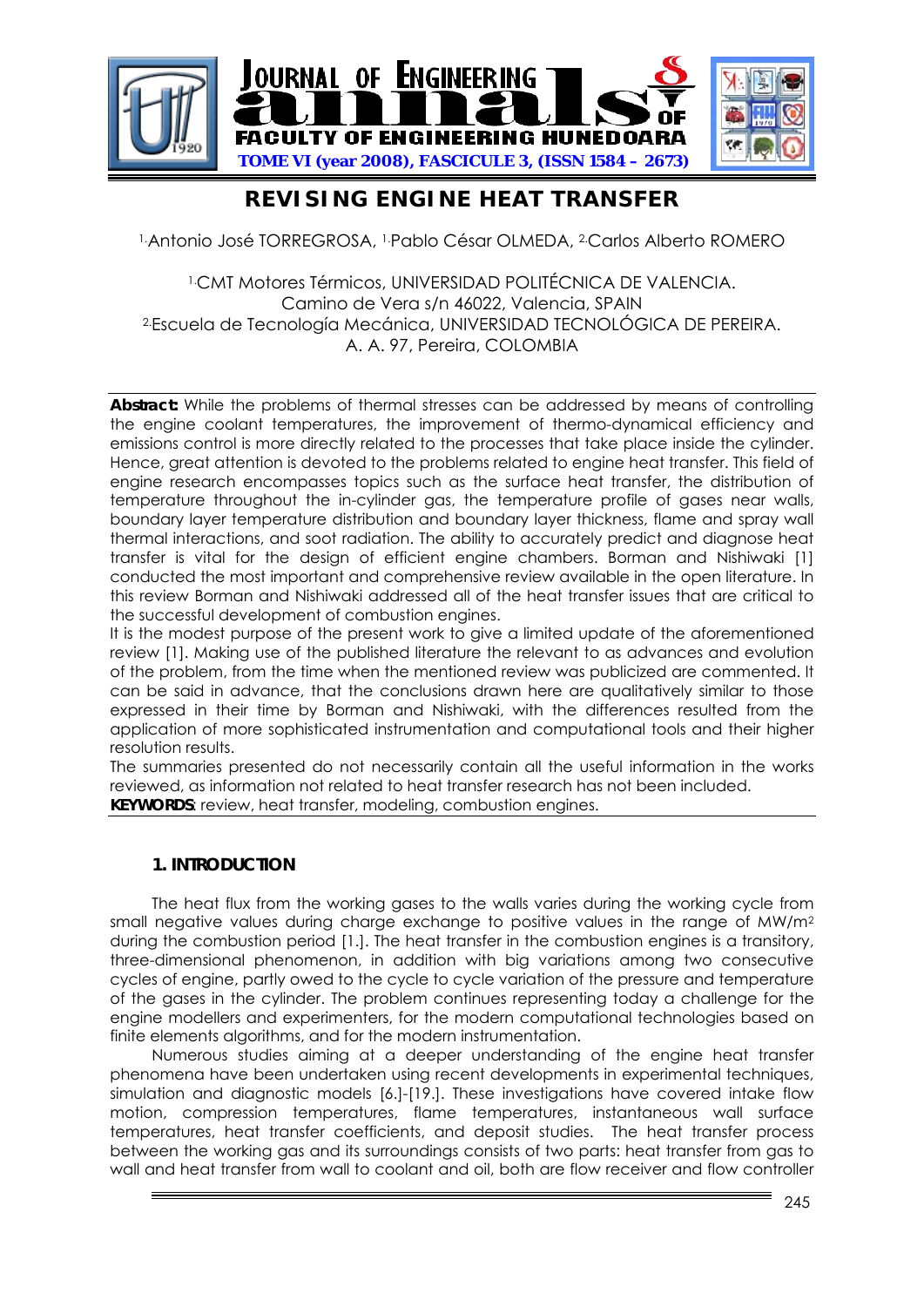

elements. The effects of heat transfer on the engine performance and mechanical design drive most of the research works on engine heat transfer. Experimental and theoretical works are carried out to characterize the engine thermal behaviour with the aims of improving engine performance, reducing fuel consumption and emissions, and also improving entire vehicle thermal management. In particular the development of computational codes and commercial software has boosted the necessity of quantifying and experimentally validate the engine heat transfer in all the aspects mentioned over the entire engine cycle operation.

For every location of the combustion chamber wall the rationale to find the heat flux through that surface involves the solution of the energy equation. The simplified energy equation, consisting on the storage, conduction, convection, pressure work, and heat generation (by convection and radiation) terms is written, according to Borman and Nishiwaki [\[1.\],](#page-17-0) in dimensionless form with the assumption of constant heat conductivity, constant specific heat, spatially uniform pressure and treating chemical energy as a volume heat source, neglecting diffusion and convection of different species as

$$
\frac{\partial T^*}{\partial \tau} = \frac{1}{\text{Re Pr}} \nabla^2 T^* - v^* \nabla T^* + \left(\frac{\gamma - 1}{\gamma}\right) \frac{T^*}{p^*} \frac{dp^*}{d\tau} + \dot{q}^* \,. \tag{1}
$$

Where  $p^*=p/p_0$ ,  $T^*=T/T_0 \vee Y^*=V/V_0$  are nondimensional pressure, temperature and velocity, scaled by the reference values of *p0, T0* and *v0*, respectively; τ *= tv0/D, Re =* ρ*v0D/*μ*, Pr = cp*μ*/k* y γ *= cp/cv*.

Solution of equation (1) along with the continuity and momentum equations should allow a correlation for the Nusselt number in terms of the Reynolds and Prandtl numbers, but additional terms, due to the presence of *p\** and *q\** are also important. Reynolds' number is based on the time dependent density. The term *dp\*/d*τ can reach very high values during combustion. The coefficient of this term is the reciprocal of the gas density (specific volume) and, hence, suffers considerable variations through boundary layer over the time. It is not likely that all parameters can be incorporated in a universal global model, a reason for obtaining and using correlations of the form  $NU = Re<sup>n</sup>$ .

The complexities and some times the insufficiency of information to solve the energy equation (1) raise many difficulties in modelling engine heat transfer. Thus, despite the progress in theoretical, experimental and computational studies [\[11.\],](#page-18-1)[\[12.\],](#page-18-2) most of the used heat transfer models avoid the energy equation approach solution, and make use of either experimental or dimensional analysis based correlations to model the in-cylinder heat transfer.

Radiant heat transfer model is included in the global models sometimes lumped with the convective coefficient and sometimes as a separate term. Here, the review of heat transfer will be limited to the scope of the in-cylinder space.

With the above mentioned and not getting into the details of the models used in the research works, some of the most relevant formulae used to model the in-cylinder heat transfer is presented in the following sections of the present paper, according to a grouping criterion, as follows:

- Global (one zone) thermodynamic models.
- $\frac{1}{2}$  Zonal (more than one zone) thermodynamic models.
- **↓** One-dimensional analytical and numerical fluid-dynamic models.
- $\uparrow$  Multidimensional numerical fluid-dynamic (CFD) models.
- $\overline{\phantom{a}}$  Radiative heat transfer models.

At the end of the paper some comments about heat transfer modelling research are made.

# **2. GLOBAL MODELS**

Global heat transfer models correlate instantaneous convection heat transfer coefficients in the same form as steady heat transfer correlations found in flows over flat plates or in pipes. In these convection dominated flows, the boundary layers are fully developed and in equilibrium with each other, so an analogy between the transport of energy and momentum is valid. They typically correlate the Nusselt and Reynolds numbers in a form like  $N_U = C \cdot Re \cdot (2)$ , where the characteristic length is either taken as the current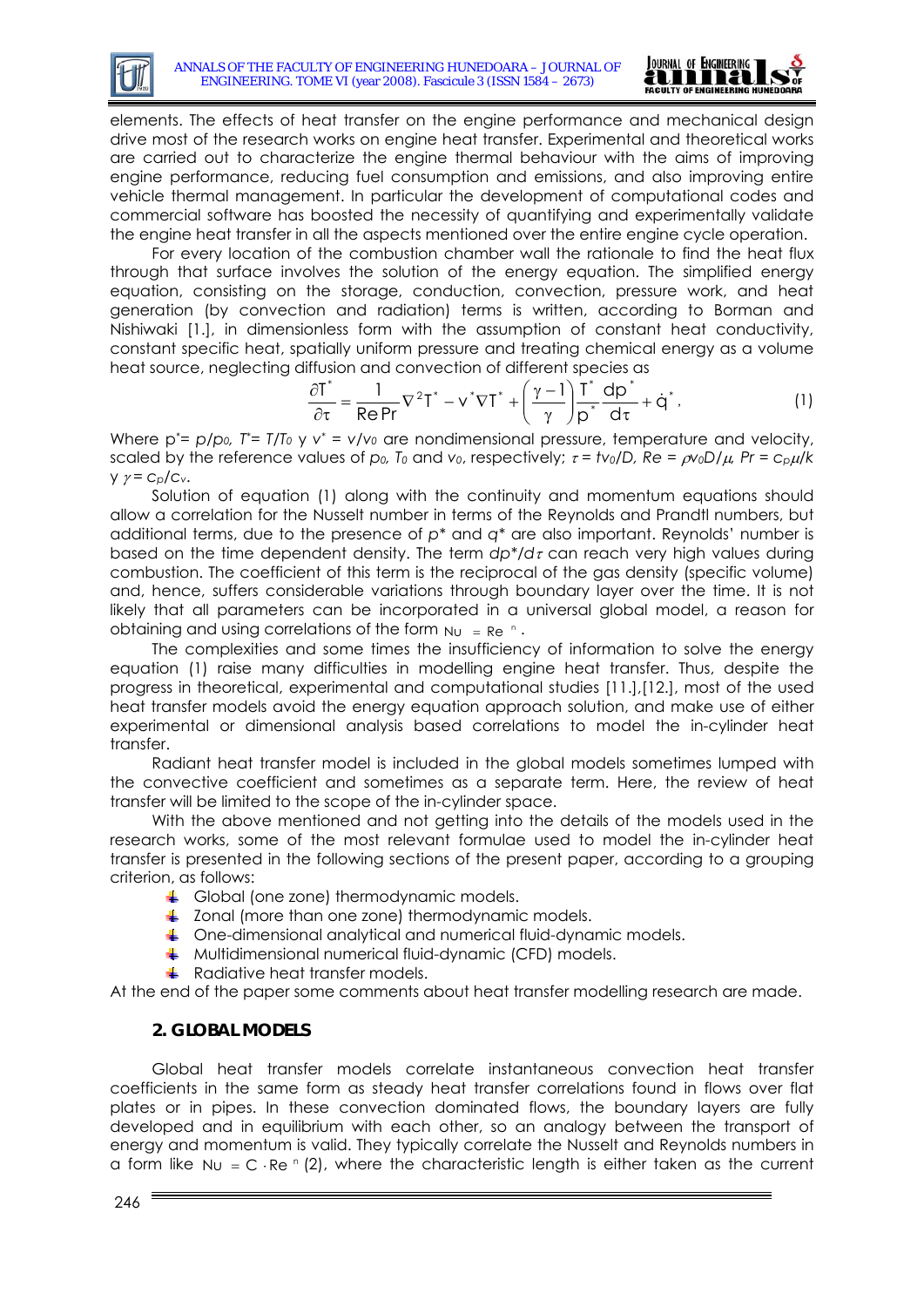

combustion chamber height or the bore, and the velocity is a function of the mean piston speed. Transport coefficients *k* (conductivity) and <sup>ν</sup> (viscosity), are usually evaluated using averaged values for the gas and wall temperatures.

With these models it is sought an averaged heat transfer coefficient assumed valid for all the surfaces of the combustion chamber with which the total instant heat flux from the lumped gases to the chamber wall could be calculated (Newtonian equation)

$$
q = h(T - T_w) \tag{3}
$$

In general, global models are not used to describe the details of local and unsteady heat transfer effects. They are developed to address the overall effects on the state of the whole cylinder gas while employing the quasi-steady state assumption. They have been suitable for engine cycle simulation purposes, which also deal with the state of the whole cylinder gas and predict the overall engine performance such as engine output, fuel consumption, total heat loss, thermal load, exhaust temperature, etc. From global models it is not expected to have local and instantaneous resolution of temperature and heat fluxes, even though the data from which they were obtained were typically instantaneous local values.

In their review, in 1987 Borman and Nishiwaki [\[1.\]](#page-17-0) addressed all of the heat transfer issues that are critical to the successful development of combustion engines, making useful comments about the major works published until that time in relation to in-cylinder heat transfer phenomena and thermal measurements. In particular, Borman and Nishiwaki reviewed the heat transfer models of Nusselt (1923), Briling (1935), Eichelberg (1939), Annand (1963), Sitkei (1962), Annand and Ma (1970), Woschni (1967), LeFeuvre (1969), Morel and Keribar (1985), as well as the experimental works of Eichelberg (1939), Bendersky (1953), Oberbye et al. (1961), Oguri and Aizawa (1972), Dent and Suliaman (1977), Enomoto and Furuhama (1985). Recently Finol and Robinson [\[2.\]](#page-17-2) presented a paper, where the most important empirical correlations used for calculating the in-cylinder heat transfer in modern Diesel engines were also reviewed. Though the authors added nothing new with respect to the work of Borman and Nishiwaki, concluding that the fundamental suitability of empirical models in representing the highly complex processes of in-cylinder heat transfer is questionable, they agreed that the models have steadily improved owing to contributions from numerous investigators and are still broadly used.

Woschni equation [\[1.\]](#page-17-0)[\[51.\]](#page-19-0) is the most widely used correlation which was also based on the similarity law of steady turbulent heat transfer. After assuming that the gas thermal conductivity *k* is proportional to *T*0*,*75, where *T* is the average gas temperature and the gas dynamic viscosity *μ* being proportional to *T*0*,*62, choosing the cylinder bore diameter *D* as the characteristic length, Woschni arrived at an equation for the heat transfer coefficient (expressed in kW/m2K) :

$$
h = 0.820D^{-0.2}p^{0.8}W^{0.8}T^{-0.53}; \ \ w = \left[C_{1}C_{m} + C_{2}\frac{V_{s}T_{1}}{p_{1}V_{1}}(p - p_{0})\right]
$$
 (4)

Woschni states that the characteristic speed *W* depends on two terms. One is due to piston motion and is modeled as the mean piston speed *Cm* [m/s]. The other term is due to swirl originating from the combustion event, which is modeled as a function of the pressure rise due to combustion, i.e. *p* − *p*<sup>0</sup> where *p*<sup>0</sup> is the motored pressure. For the gas exchange process  $C_1 = 6,18$ ,  $C_2 = 0$ . For the compression process  $C_1 = 2,28$ ,  $C_2 = 0$ . For combustion and expansion processes  $C_1 = 2.28$ ,  $C_2 = 3.24 \cdot 10^{-3}$ . *p<sub>0</sub>* is the motored pressure, in MPa,  $V_s$  is the volume swept by the piston, in m<sup>3</sup>.  $T_1$ ,  $V_1 \vee p_1$  are determined for a known reference position for which pressure and temperature are known, the intake valve closing or the start of combustion time, for instance. Although the Woschni equation was derived for the heat transfer in stationary turbulent flows, it also incorporates in a lumped manner all the effects of convection and radiation. Later on Woschni added a "swirl" term to his equation, modifying the expression for the  $C_1$  coefficient. For the gas Exchange process,  $C_1 = 6$ , 18 + 0,417 $C_0/C_m$ ; for the remaining part of the cycle  $C_1 = 2.28 + 0.308/C_m$ ;  $C_u = \pi Dn_D$ , and  $n_D$  is the rotational speed of the pad used in the test bench for the swirl. The Woschni correlation incorporates all the effects of convection and radiation in a lumped form, although the equation was derived in the form of steady turbulent convective heat transfer.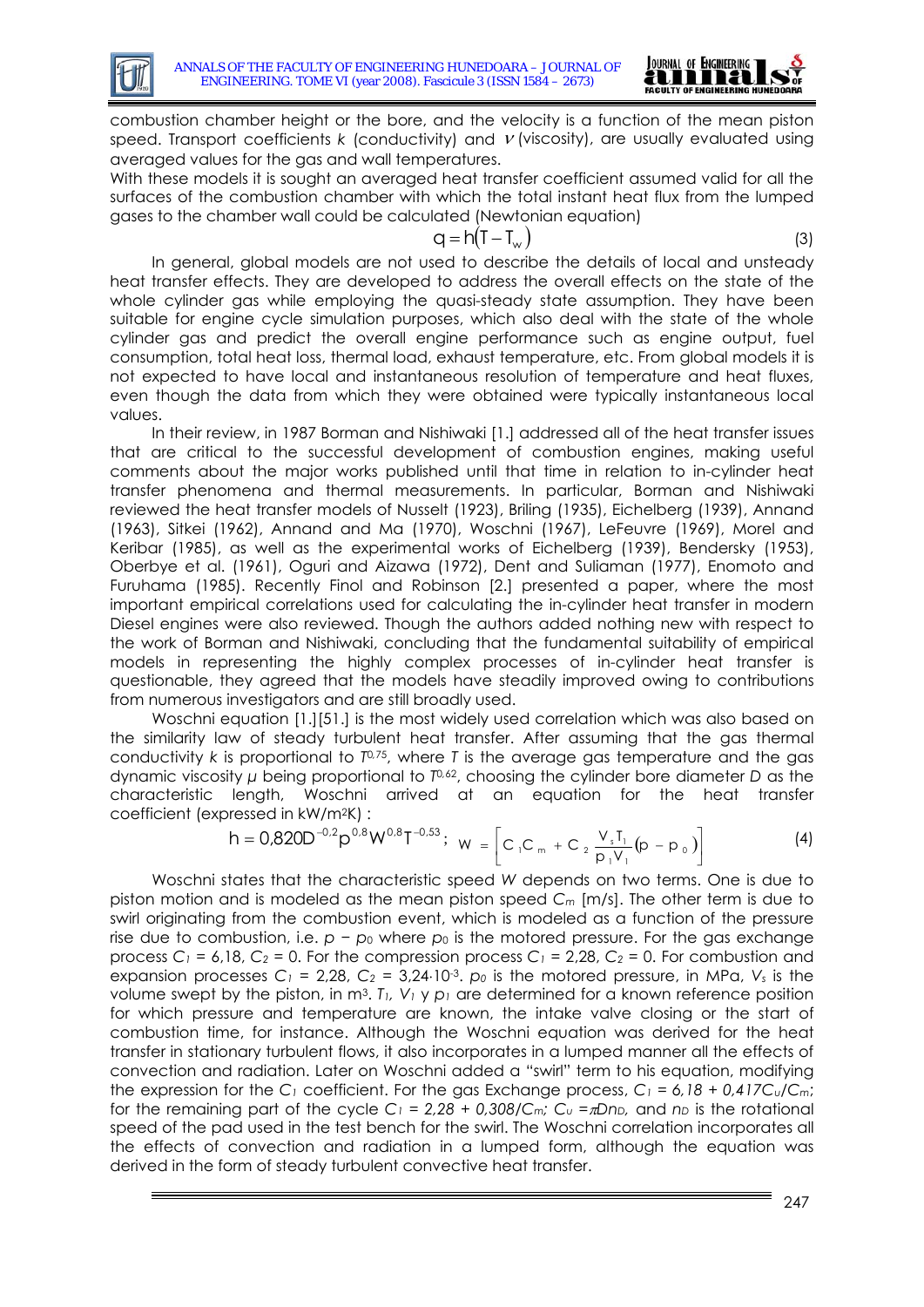

Hohenberg [\[54.\]](#page-19-1) modified Woschni equation, to give better prediction of time averaged heat fluxes obtained from one-dimensional heat flux probes. The modifications included the use of instantaneous cylinder volume instead of cylinder bore, and changes of the effective velocity, W, and of the exponent of the temperature term.

Though Woschni correlation is the most widespread used, the use of other correlations is also frequent. The variation in heat transfer correlations does not have a significant influence on the engine performance prediction. Typically, a 10 per cent error in the prediction of incylinder heat transfer leads to an error in the order of 1 per cent for the engine performance prediction [\[21.\].](#page-18-3) The global correlations described can be used for the approximate gas side boundary conditions, but at present there is no model which can give a detailed distribution of local heat transfer coefficients.

The deficiency of global models is that they do not account for a number of effects that are present in the engine environment. Some of the most important of these are unsteadiness, complex mean velocity field, compressibility, gas composition variations, and wall deposits. The unsteadiness implies that the energy and the momentum boundary layers are not necessarily in equilibrium or in a pseudo steady state, either with themselves or with each other. A strong compression in the engine affects all of the flow related properties and causes the change of the boundary layers' thickness due to the change in working gas density. Since the velocity field is not as simple and organized as in the pipe flow or flow over a flat plate, it cannot force the boundary layers to adjust quickly enough to achieve even near equilibrium conditions.

Woschni did improve the basic theory by altering the velocity, at which the Reynolds number is based, for different processes to match the actual gas velocities. Most of the works that follow the Woschni equation have incorporated corrections to account for the factors mentioned above (Shubert et al. [\[60.\]](#page-19-2), Guezennec et al. [\[59.\]\)](#page-19-3). Furthermore, because of the previously mentioned need for greater accuracy, many researchers have also incorporated turbulence effects into their models, with the primary differences in their approaches lying in the method of determining the gas velocity used in the correlations.

Allmendinger et al. [\[55.\]](#page-19-4) developed a predictive model to be implemented in closed loop software applications for common rail Diesel engines, to work independently of engine maps, based on analytical solving methods. The model calculates the pressure and the temperature curve during the compression, expansion, and heat release processes, as a function of the injection timing, quantity of the injected fuel and the rail pressure, and reduce the cylinder gases temperature differential equation in a Riccati differential equation. Arguing the difficulties of implementing the Woschni model for their application, and based on the benefits of the linear relationship between the heat transfer coefficient and the temperature, the authors quantified the heat transfer coefficient with an expression in the form:

$$
h(\varphi, T) = c(\varphi) + b(\varphi)T; \ \alpha, b(\varphi) = \frac{1}{\sqrt{2\pi\sigma^2}} e^{\frac{-(\varphi - \varphi_E)^2}{2\sigma^2}}
$$
(5)

Thus, the model for the heat transfer coefficient relays on the resolution of a Gaussian function.

Recently Kavtaratze et al. [\[75.\]](#page-20-0) employed the hypothesis of additivity of convective and radiative heat transfer to find the complex local heat transfer coefficient (the convectiveradiative heat transfer coefficient) in the combustion chamber of an 8ChN 12/12 high-speed Diesel engine. The integral characteristics of radiative heat transfer in the combustion chamber were also calculated using the experimental data on the emissivity factor of the working medium.

### **3. ZONAL MODELS**

Global models lack the resolution to model and analyse such processes as radiation in compression engines and knocking in spark ignition engines. Global models only allow for calculation of the mean values of the radiative heat flux on the walls of the combustion chamber and did not enable to find which parts of these walls are less or more irradiated.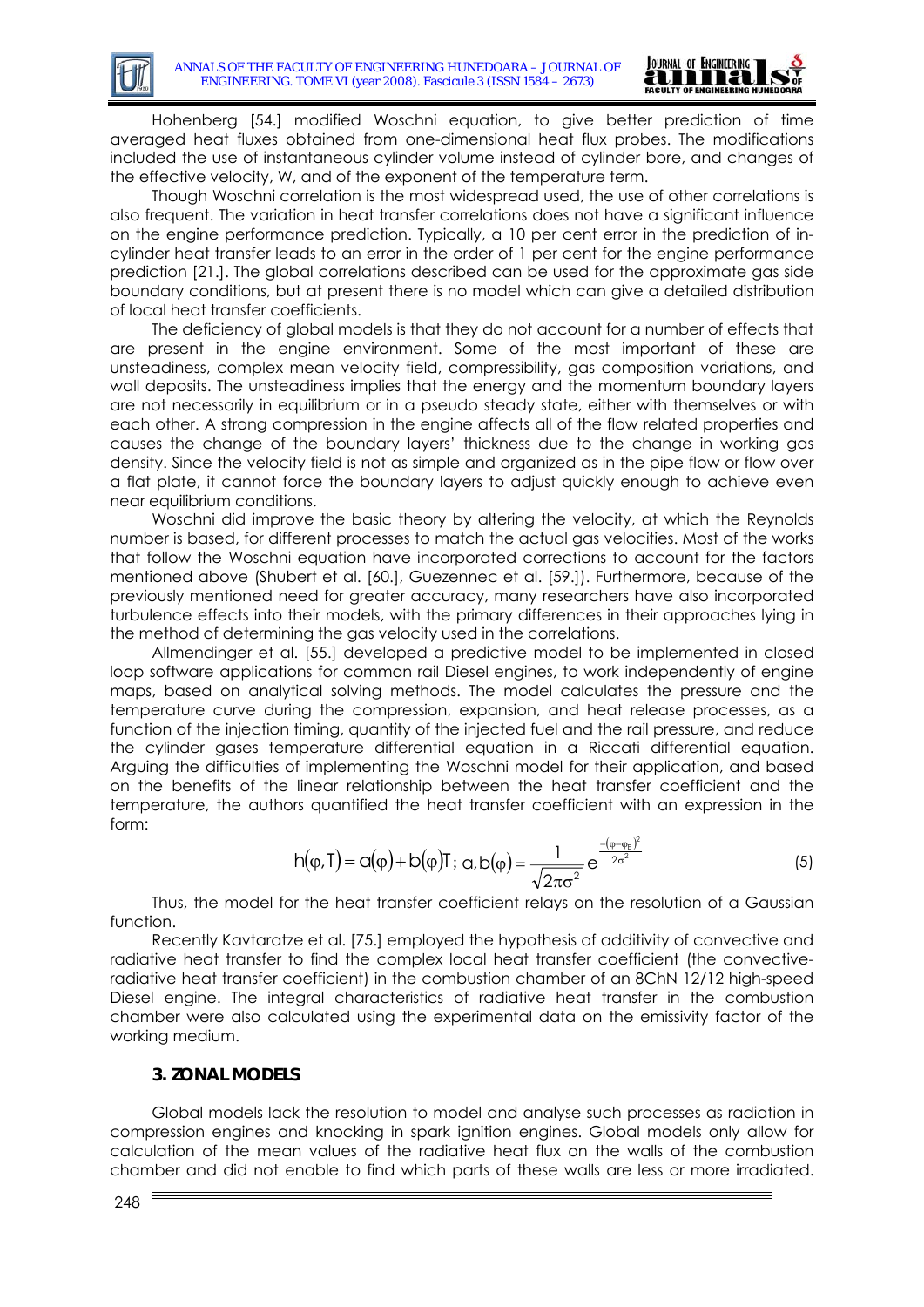

More over, since convection and radiation heat transfer mechanisms are driven by different temperature differences, a heat transfer model based on a single-zone combustion model is practical only for global balances. At least the use of a two-zone combustion model is required to obtain knowledge of the temperatures in the fresh air zone and the burned zone in order to consider the two transfer mechanisms separately.

In spark ignition engines at the time of knock, the largest heat fluxes are associated with locations on the cylinder walls, where the flame is locally quenching. These reasons, among others of the same importance have powered the development of zonal models to study the combustion and heat transfer processes. The development of zonal models has been a necessity also to assess the complex flame-wall, and spray-wall interactions. Some of the zonal models used for calculating heat losses, have been those ones implemented by Poulos and Heywood [\[56.\]](#page-19-5), Bargende [\[58.\],](#page-19-6) and Morel and Keribar [\[6.\]](#page-17-1).

Poulos and Heywood, in 1983 [\[56.\],](#page-19-5) incorporated turbulence effects into a cycle simulation for a gasoline engine. They calculated the effective speed as

$$
U_{\text{eff}} = \left[ 2K + 2k + \frac{V_{\text{p}}^2(t)}{4} \right]^{1/2} \tag{6}
$$

Here K and k are the kinetic energy of the mean flow and the turbulence, respectively. The characteristic length is used as the macro-scale of turbulence.

Morel and Keribar [\[6.\]](#page-17-1) developed a comprehensive computer code, IRIS, for steadystate as well as transient simulation of internal combustion engine. IRIS has detailed heat transfer models representing convective and radiative gas phase heat transfer, heat conduction in the engine structure, and cyclic heat transfer thermal transients in the surfaces surrounding the combustion Chamber. The convective heat transfer model is based on an incylinder flow model which computes swirl, squish and turbulence as functions of crank angle. It has a degree of spatial dependence, in that it divides a bowl-in-piston geometry into three flow regions (squish region above piston crown, cup volume, and region above the cup), and solves differential equations in each for swirl and turbulence. Its main features are: the inherent dependence of the convective heat transfer on the actual flow velocities, and the spatial resolution, which this allows, including the capability to treat re-entrant piston bowl shapes. A total of eleven distinct in-cylinder surfaces are accounted for, with a separate heat transfer coefficient calculated for each. An additional convective heat transfer model calculates heat transfer between port gases and port surfaces.

Based on Colburn analogy, Morel and Keribar [\[6.\]](#page-17-1), calculated the heat transfer coefficient as:

$$
h = \frac{1}{2} C_{f} \rho U_{eff} C_{p} Pr^{-2/3}
$$
 (7)

Cf and C<sub>p</sub> are coefficients of skin friction and pressure respectively, U<sub>eff</sub> is the effective gas velocity,  $U_{\text{eff}} = (U_z^2 + U_y^2 + 2k)^{1/2}$  (8);  $U_z$  and  $U_y$  are obtained from a mean flow model which accounts for piston speed, swirl and squish; the turbulent kinetic energy k is calculated using *k-*ε turbulent model. The gas temperature, *Tg*, is estimated from the amount and location of burned gases.

In 1990 Bargende [\[58.\]](#page-19-6) proceeded from Woschni's basic assumption in describing the Nusselt number

$$
h = C \underbrace{D^{-0.22}}_{\text{Char. length}} \underbrace{k \left(\frac{\rho}{\mu}\right)}_{\text{Materialpr} \text{ operties}} \underbrace{v^{0.78}}_{\text{Gasvelocity } \text{yCombustion}} \underbrace{\Delta}_{\text{(8)}}
$$

The constants in the equation are determined for multiport injection spark injection engines. The characteristic length is expressed over the diameter of a sphere, which has the same volume as the instantaneous cylinder volume,

$$
D^{-0.22} \equiv 1.1 \, \text{N}^{-0.073}; v = \frac{\sqrt{\frac{8k}{3} + V_p^2}}{2}.
$$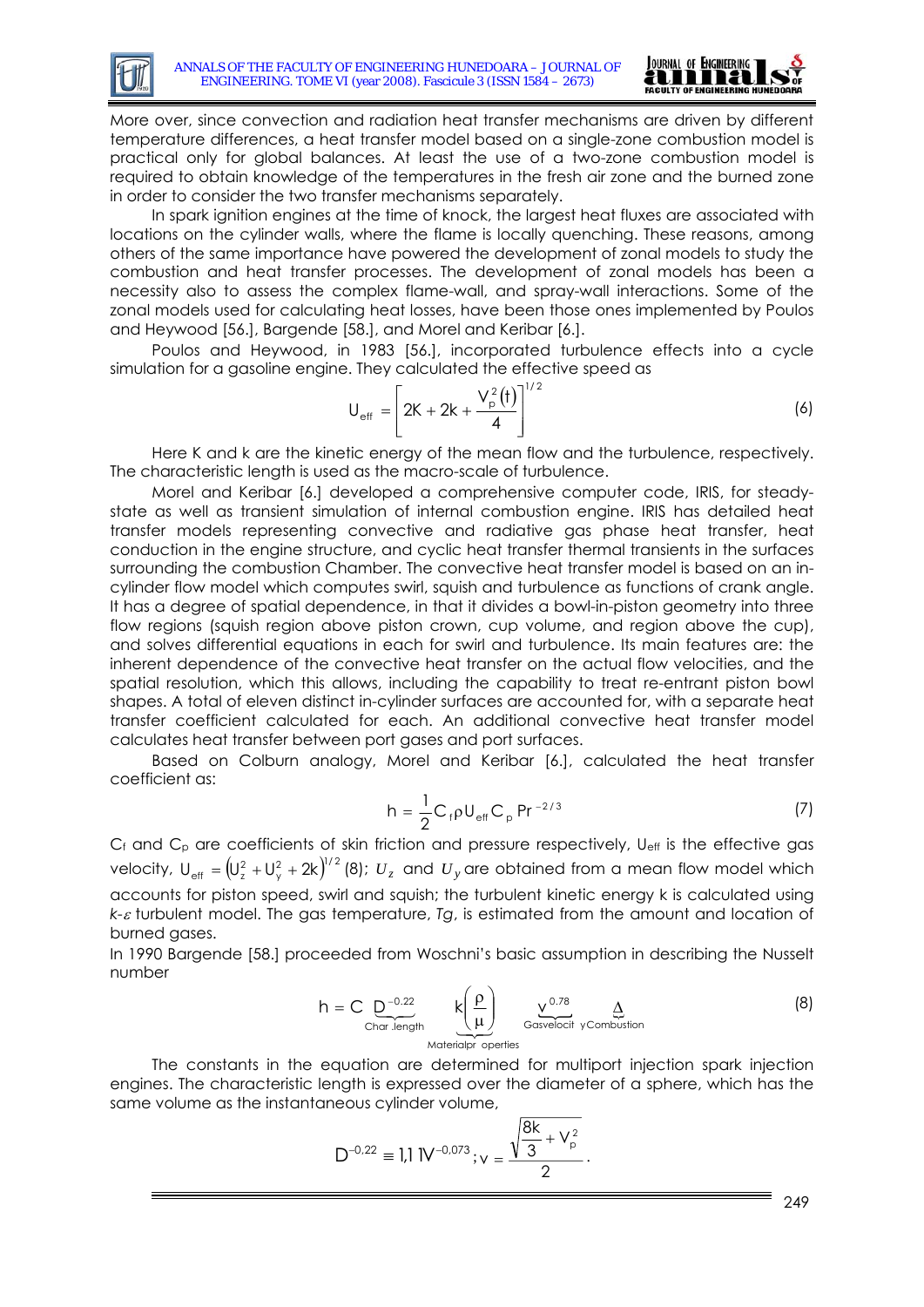



The gas velocity, v, is based on the specific turbulent energy and the piston speed.

$$
\frac{dk}{dt} = \left[ -\frac{2}{3} \frac{k}{V} \frac{dV}{dt} - 2,184 \frac{k^{1.5}}{L} + \left( 2,184 \frac{k^{1.5}}{L} \right)_{\varphi > TDC} \right]_{IVC \le \varphi \le EVO}; \ \varepsilon = \varepsilon_s = 2,184
$$

And the characteristic swirl length  $L = \sqrt[3]{6 / (\pi V)}$ ;  $k<sub>s</sub>$  is the kinetic energy of the squish. The combustion term, Δ, for the two zone model is expressed as

$$
\Delta=\!\left[X\frac{T_{\text{b}}}{T_{\text{g}}}\frac{T_{\text{b}}-T_{\text{w}}}{T_{\text{g}}-T_{\text{w}}}+\left(I-X\right)\!\frac{T_{\text{ub}}}{T_{\text{g}}}\frac{T_{\text{ub}}-T_{\text{w}}}{T_{\text{g}}-T_{\text{w}}}\right]\!,\text{with }X=\frac{Q_{\text{f}}\!\left(\varphi\right)}{Q_{\text{f}}}
$$

Eiglmeier [\[61.\]](#page-19-7) and Schubert [\[60.\]](#page-19-2) subdivided the combustion chamber surface into six isothermal subsurfaces similarly as Morel did: cylinder head above piston bowl, cylinder head above piston crown, cylinder liner, piston crown, piston bowl side wall, piston bowl bottom.

#### **3.1. Boundary layer heat transfer model**.

Heat transfer takes place through the thermal boundary layers of the combustion chamber and the solid walls with the steepest temperature gradient at the wall [\[9.\]](#page-17-3). The heat transfer is determined by the temperature gradient and the thermal conductivity of the gases at the boundary layer. However, since the gradient depends on the transfer properties for energy in the outer part of the boundary layer, it becomes influenced by the velocities through the turbulent transport (random convection). The presence of the walls also has a profound influence on the momentum distribution in the gases since the mean velocities and the turbulence must vanish at the walls. The heat transfer at any given location is thus a function of both the thermal boundary layer and the momentum boundary layer [\[5.\]](#page-17-4),[\[9.\]](#page-17-3).

An alternative to a local convective heat transfer coefficient is the equivalent conduction constant of a thermal boundary layer. Taking the distribution of the temperature in the thermal boundary layer as constant, the heat flow equation takes the form

$$
q_w = k_{\text{eff}} \frac{T_g - T_w}{\delta_T} \tag{9}
$$

Where  $\delta_T$  is the thermal boundary layer thickness, and  $k_{\it eff}$  is the effective thermal conductivity, determined from turbulent modelling theory.

Boundary layer models provide insight into both instantaneous heat flux rates, as well as quench layer thickness. They involve zonal models, where the combustion chamber is divided in at least two zones, unburned gas zone and burned gas core, between which heat transfer occurs through a developed thermal boundary layer. In the chase for a better heat transfer prediction, Borgnakke, Arpaci and Tabaczynski [\[53.\]](#page-19-8) determined the thermal boundary layer thickness,  $\delta_T$ , from an energy equation written for the thermal boundary layer and thus changed with time. The results showed significant improvements in the calculations of instantaneous heat transfer.

Further improvements on the mathematical models are closely dependant on obtaining an improved understanding of in-cylinder heat transfer through extensive experimental work in the vicinity of the wall regions. Heywood and Lyford-Pike [\[5.\]](#page-17-4) measured the thicknesses of the thermal boundary layers in the cylinder of a spark-ignition engine throughout the complete operating cycle. They took measurements of thickness at different locations, speeds and loads, from Schlieren photographs. Their results showed that the layers on the cylinder wall reach a maximum thickness of about 2 mm at the end of expansion. On the cylinder head and piston top, the layers are two to three times thicker. Reducing engine speed resulted in thicker layers, while changing load showed no significant effects on thickness. Heywood and Lyford-Pike concluded that on the cylinder wall, the thermal boundary layer thickness depended on thermal diffusivity and the time available for the layer

to develop. The growth of this layer was correlated with an expression in the form  $\delta_T\sqrt{\alpha t}\;\;\alpha$  $Re^{0.2}$ .

Chen and Veshagh [\[62.\]](#page-19-9) proposed a one-dimensional model based on the boundary layer theory. They assumed quasi-steady the behaviour of the boundary layer: as a whole the boundary layers change with the time and wall location, while inside the boundary layers the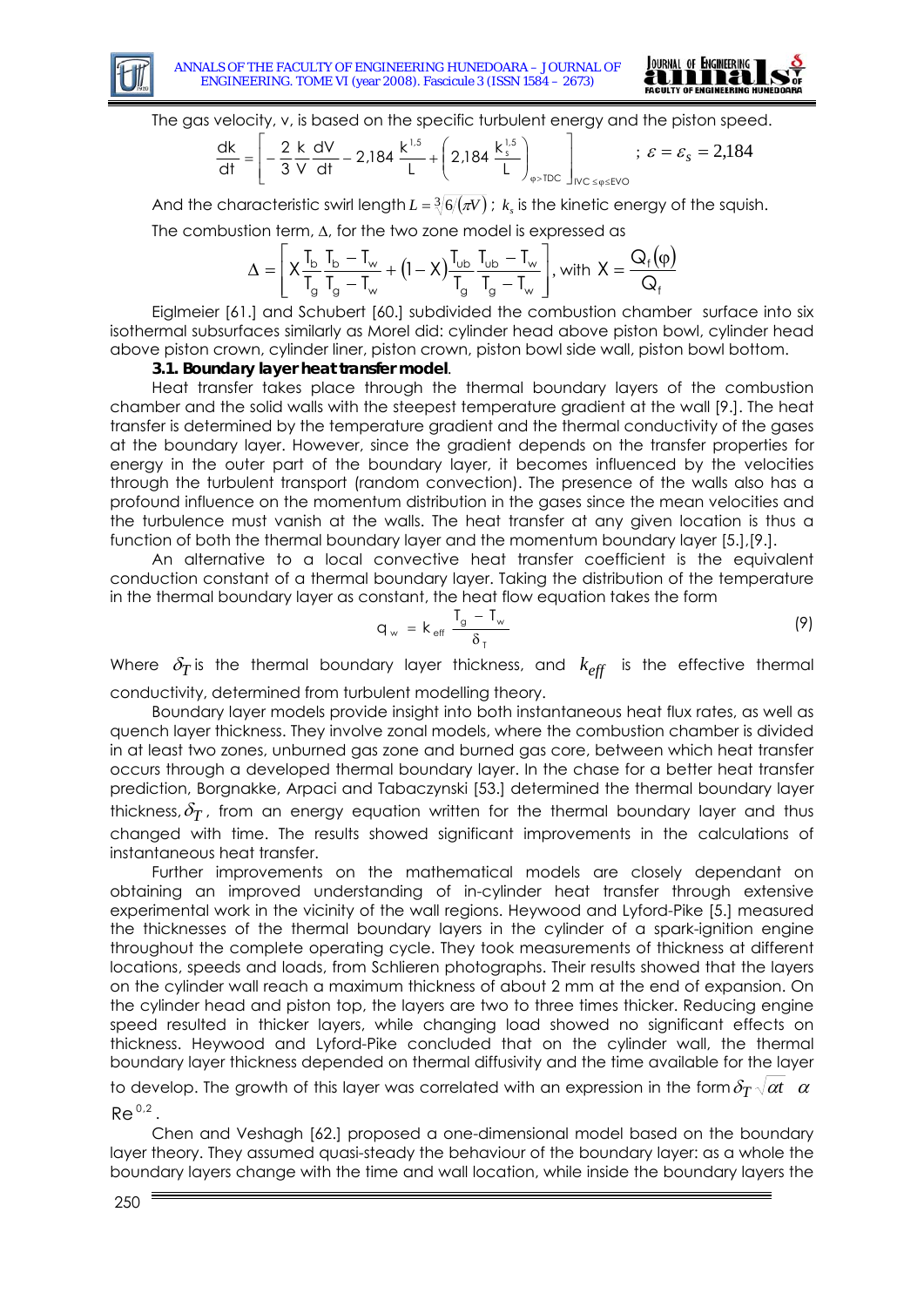



velocity and temperature profiles follow the steady-state power law. The power law to define the temperature distribution in the thermal boundary layer, based on the effective enthalpy thickness Δ\*:

$$
\theta = \frac{T_{\infty} - T}{T_{\infty} - T_{\infty}} = D \left( \frac{Y}{\Delta} \right)^{n}
$$
 (10)

They assumed that the exponent of the temperature profile is the same as that of the velocity profile, *n* =1/7.

The model of Chen and Veshagh neglected the gradients of velocity and temperature in the direction of the stream related to the cross direction. The heat transfer coefficient was evaluated as:

$$
h = \frac{0.0153 F \rho_{\infty} C_{p} U_{\infty}}{\left(\frac{\rho_{\infty} U_{\infty} \Delta^{*}}{\mu_{\infty}}\right)^{0.25}} \left(\frac{T_{\infty}}{T_{\infty}}\right)^{0.4}
$$
(11)

So, Chen and Veshagh evaluated the heat transfer coefficient using the Colburn analogy, at the same time the heat transfer coefficient is a function of the thermal boundary layer thickness and bulk velocity, and not of velocity boundary layer thickness, or say, the heat convection does not strongly depend on the velocity profile.

In their research on HCCI, Fiveland et al. [\[13.\]](#page-18-4) presented a boundary layer based heat transfer model, where a two-zone combustion model coupled the cylinder adiabatic core zone with a boundary layer heat transfer model. The model predicted very well the film coefficient, compared with an existing global model. The model resolved the boundary layer thickness and mass fraction trapped in the boundary layer, which are very important magnitudes needed to predict and understand hydrocarbon quench. The authors validated the two-zone model with experimental data and also with the results obtained while using a single zone formulation, which utilized empirical heat transfer treatments. The boundary layer modelling approach was based on a scaling model over the gas exchange period and the application of the model first proposed by Borgnakke et al. [\[53.\]](#page-19-8) and Puzinauskas and Borgnakke [\[57.\]](#page-19-10) over the closed cycle.

The model of Fiveland et al. coupled a detailed chemistry description, a core gas model, a predictive boundary layer model, and a ring-dynamics crevice flow model. The thermal boundary layer, axially discretized to account for the relative piston motion, was modelled using compressible energy arguments. The model was integrated into a quasidimensional HCCI cycle simulation model. The velocity flow scales necessary to compute the convection velocity were found from a combination of a turbulence kinetic energy cascade and piston velocity. They computed the flow contributions from the boundary layer and core gas to the ring crevice. For this they modelled a characteristic boundary layer thickness. Assuming one-dimensional, quasi-steady heat flow, Fourier's law of heat conduction was written at the wall and integrated over the boundary layer to yield the expression for the heat transfer coefficient:

$$
h = \frac{1}{\int_{0}^{\delta_{\text{t}}} \frac{1}{\rho C_{\text{p}} \frac{V_{\text{eff}}}{P_{\text{eff}}}}}; \qquad \frac{V_{\text{eff}}}{P_{\text{eff}}} = \frac{V}{P_{\text{r}}} + \frac{V_{\text{T}}}{P_{\text{T}}}
$$
(12)

The boundary layer model was implemented by Fiveland et al. [\[13.\]](#page-18-4) at discrete nodal locations. The maximum boundary layer thickness occurs during exhaust and is shown to be 3mm. Boundary layer thickness is seen to decrease near TDC to approximately 0,3mm. The large density gradient present across the boundary layer results in about 5% of the mass being contained within it at this point.

Recently Kubicki et al. [\[48.\]](#page-19-11) solved the nonlinear and transient conservation of the energy equations in a combustion engine zonal model, to predict the piston temperatures of a gasoline engine. They followed the approach used by Jenkin [\[63.\]](#page-19-12).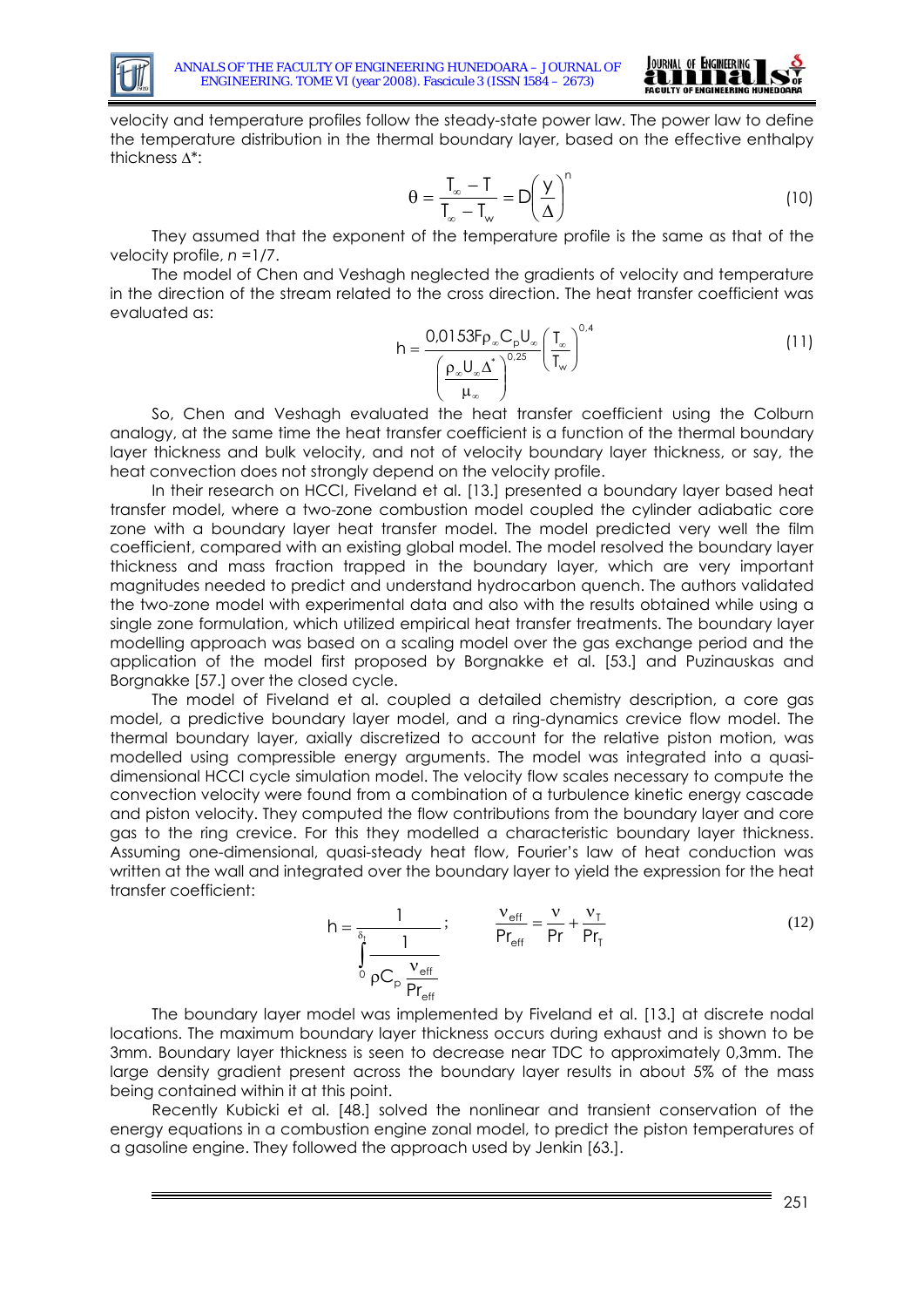



Apart from the models outlined, a model that attempts to calculate the instantaneous heat transfer rate from the engine working gases to the combustion chamber walls from a theoretical approach, and accounts for the in-cylinder molecular and turbulence heat transport phenomena, has been reported by Suzuki et al. [\[64.\]](#page-19-13). They worked out their model from experiments conducted on a constant volume combustion chamber and an actual gasoline engine. The energy conservation equation was applied to the working gases inside the thermal boundary layer, taking into account the time averaged values of each variable, as well as the fluctuating parts of each variable that take the influence of turbulence into consideration over all the engine processes. The combustion generated turbulence was expressed by the gas density and the mean flame propagation velocity. Some assumptions allowed the authors to declare the feasibility of assessing the heat transfer in the engine with measured in-cylinder pressure, with results fairly close to the Woschni model.

### **3.2. Time averaged heat transfer models.**

The changing nature of in-cylinder processes reflects in a change of the boundary conditions. To predict the mean wall temperatures during an engine working cycle, heat flows are used to calculate cycle averaged boundary conditions. The mean heat flux ( *q* ) between the gas and a wall permanently in contact with the gas (e.g. piston, cylinder head) is found integrating the instantaneous flux  $q(\varphi)$  over a cycle, as has been done in the works of Bohac [\[3.\],](#page-17-5) Degraeuwe [\[14.\].](#page-18-5)

$$
\overline{q} = \frac{1}{720} \int_{0}^{720} q(\varphi) d\varphi = \frac{1}{720} \int_{0}^{720} [h(\varphi)(T_g(\varphi) - T_w)] d\varphi
$$
 (13)

With  $h(\varphi)$  the instantaneous heat transfer coefficient as function of crank angle,  $T_g(\varphi)$ the instantaneous gas temperature and  $T_{w}$  the combustion chamber wall temperature. With a mean film coefficient ( $\bar{h}$ ) and an apparent gas temperature ( $\overline{T}_{g}$  ):

$$
\overline{h} = \frac{1}{720} \int_{0}^{720} h(\varphi) d\varphi
$$
 (14)

$$
q = \frac{\frac{1}{720} \int_{0}^{720} \Gamma_g(\varphi) h(\varphi) d\varphi}{\overline{h}}
$$
 (15)

The mean heat flux can be written as:

 $\bar{I}$ 

$$
\overline{q} = \overline{h}(\overline{T}_g - T_w)
$$
 (16)

### **4. ONE-DIMENSIONAL MODELS**

With the known general assumptions of the wall function, the general energy conservation equation (1) becomes the starting point for one-dimensional in-cylinder engine heat transfer models. Most of the researchers approximate the heat transfer process by invoking the quasi-steady assumption.

LeFeuvre [\[65.\]](#page-19-14) compared the heat flux predicted by the correlation of Nusselt, Eichelberg, Annand and Woschni with his experimental data and noted an almost 2:1 difference in the peak heat fluxes at two different locations on the cylinder head. Examining the behaviour of the forced convection heat transfer in a motored engine LeFeuvre concluded the twofold effect of the cyclic variation in the gas pressure on the boundary layer, which influence the surface heat flux. One effect is to change the boundary layer thickness via changes in density, and the other is to transfer energy into and out of the boundary via work. By modelling the heat transfer with a one dimensional model, which incorporated both of the above effects but ignored the influence of the gas velocities parallel to the surface, his predictions were only 25% of the experimental value of surface heat flux. With a turbulent boundary layer model he incorporated the first of the above effects of the system pressure as well as the gas velocity influence on the boundary layer thickness. Swirl velocity and radius were used as the characteristic quantities for a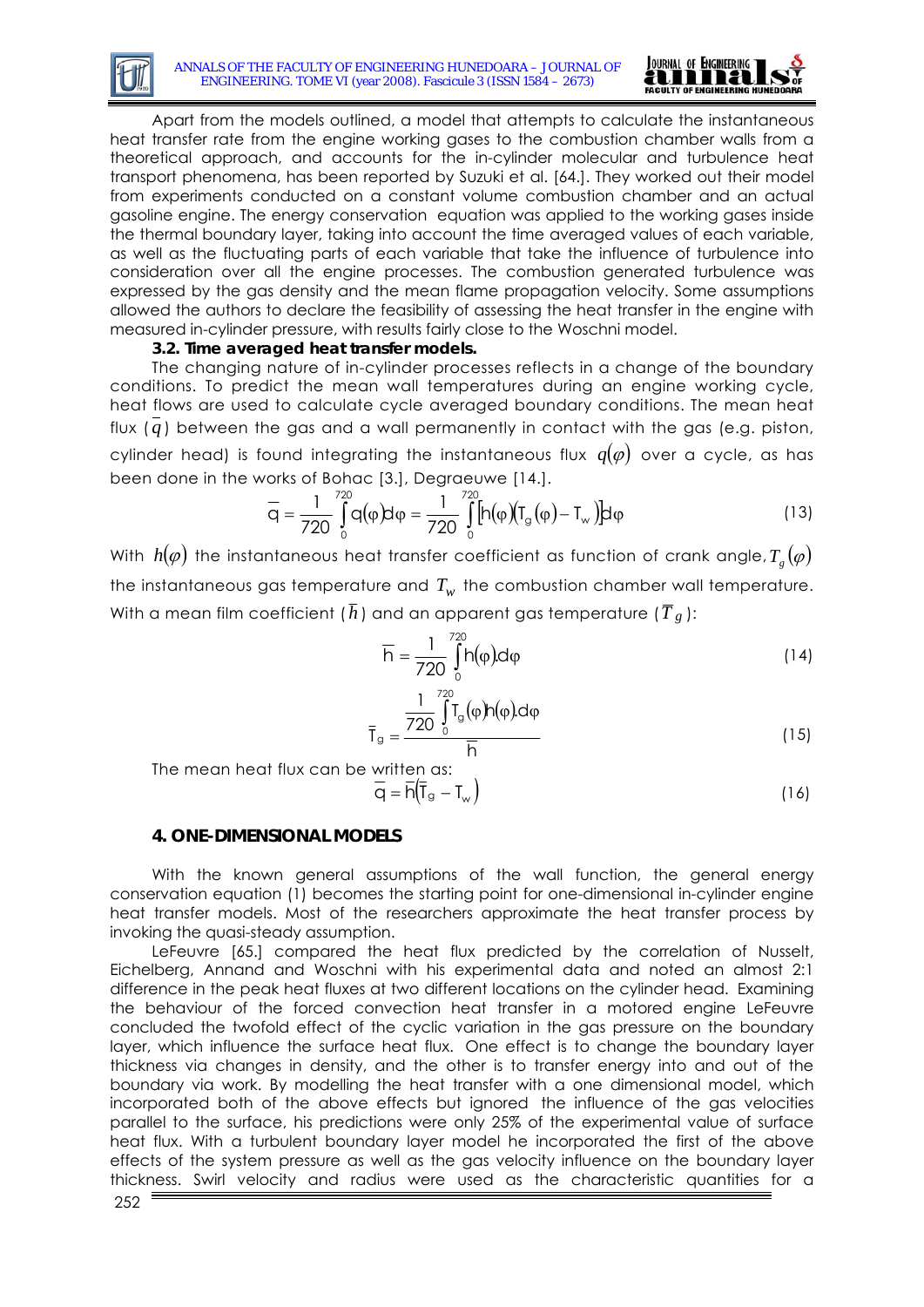

dimensional analysis of the energy equation. Later Nijeweme [\[12.\]](#page-18-2) arrived at the same conclusions. Soon after, Reitz [\[11.\]](#page-18-1) also contributed to the study of the influence of unsteadiness and compressibility on the engine heat transfer.

Jenkins et al. [\[29.\]](#page-18-6) coupled a quasi-dimensional engine cycle model with a onedimensional control volume mesh, for the solution of a discretized form of the conservation of enthalpy equation in the near-wall region of a spark ignition engine. This enabled the thermal boundary layers to be accurately predicted in both the burnt and unburned charge. A *k-*<sup>ε</sup> turbulence model simulating the essential features of the in-cylinder flow was included. Parameters accounting for the turbulent eddy transport of momentum and enthalpy were computed from the conserved turbulence properties. The authors showed that when these values were used as input to a FEM and the near-wall conservation of enthalpy equation, the model was capable of accurately predict pressure-crank angle diagrams and near-wall temperature profiles.

Han and Reitz [\[11.\],](#page-18-1) based on the one-dimensional energy conservation equation, developed a temperature wall function (an analytic solution to simplified turbulence equations to infer wall shear stress and heat loss to bridge the viscous sublayer region), suitable for I.C.E. density-variable turbulent flows; Turbulence in the high-Reynolds-number regions was modelled using a modified RNG k-ε model. Variations within the layer of the fluid thermo-physical properties are considered. Due to the gas density variation, the wall heat flux was found to be proportional to the logarithm of the ratio of the flow temperature to the wall temperature instead of to the arithmetic difference of the two temperatures, which is the case for incompressible flows. The temperature wall function was implemented in the KIVA-II computer code and applied to gas-wall convective heat transfer predictions in a premixed charge spark-ignition engine and a heavy-duty diesel engine. Although no comparison with any measurements was made for the Diesel engine predictions due to the lack of measured data for that engine, the heat transfer predictions indicated a significant nonuniform heat flux distribution on the cylinder head and peak heat flux values of 5-10 MW/m2 depending on the location. Higher values were found over the edge of the piston bowl. In their work, Han and Reitz found that gas compressibility affected heat flux prediction significantly. Wall heat flux can be greatly underpredicted with the use of a wall function formulated for incompressible flows. Effects of unsteadiness and chemical heat release were found to be small.

According to Han and Reitz, the formulation for wall heat flux comprises a part corresponding to the steady state solution of the equation and a part due to the unsteadiness of the heat transfer process,  $q_w = q_{ss} + q_{us}$  [\[11.\]:](#page-18-1)

$$
q_{w} = \frac{\rho C_{p} u^{*} \text{I} \ln(T/T_{w}) - (2,1y^{+} + 33,4)Gv/u^{*}}{2,1 \ln(y^{+}) + 2,5} - kT_{0} \left(\frac{p}{p_{0}}\right)^{\gamma - 1/\gamma} \frac{k \rho_{0} u^{*}}{\mu_{w}} \left\{\int_{0}^{\tau} \left[\frac{1}{\sqrt{\pi(\tau - \theta)}} + 0.082\left(1 - \exp\left(-\frac{\sqrt{(\tau - \theta)}}{3}\right)\right)\right] \frac{d \phi_{us}(0,\theta)}{d\theta} d\theta\right\} (17) - \frac{kC_{0} u^{2}}{kT_{0}^{2}} \right\}
$$

Where  $\overline{U}^*$ 

Han and Reitz compared the results of their model to those obtained with the standard KIVA model. The standard KIVA model uses an incompressible wall function approach. Details of the KIVA are depicted by Amsden [\[30.\]](#page-18-7). The KIVA model predicted much lower heat fluxes at all the monitoring locations compared with those predicted by the model of Han and Reitz.

Recently Nuutinen [\[33.\]](#page-18-8) claimed the implementation of a new variable density formulation for wall functions. His model, as compared to the work of Han and Reitz did not assess the influence of the source terms, neither did evaluate the unsteady condition; the quality of the modified wall functions has not been tested experimentally yet. Simulations were made with four combinations of turbulence models and near wall treatments: high Reynolds number k-ε model with standard wall functions; high Reynolds number k-ε model with the new variable density wall functions, computed in user subroutines; high Reynolds number RNG k-ε model with standard wall functions; and low Reynolds number k-ε model with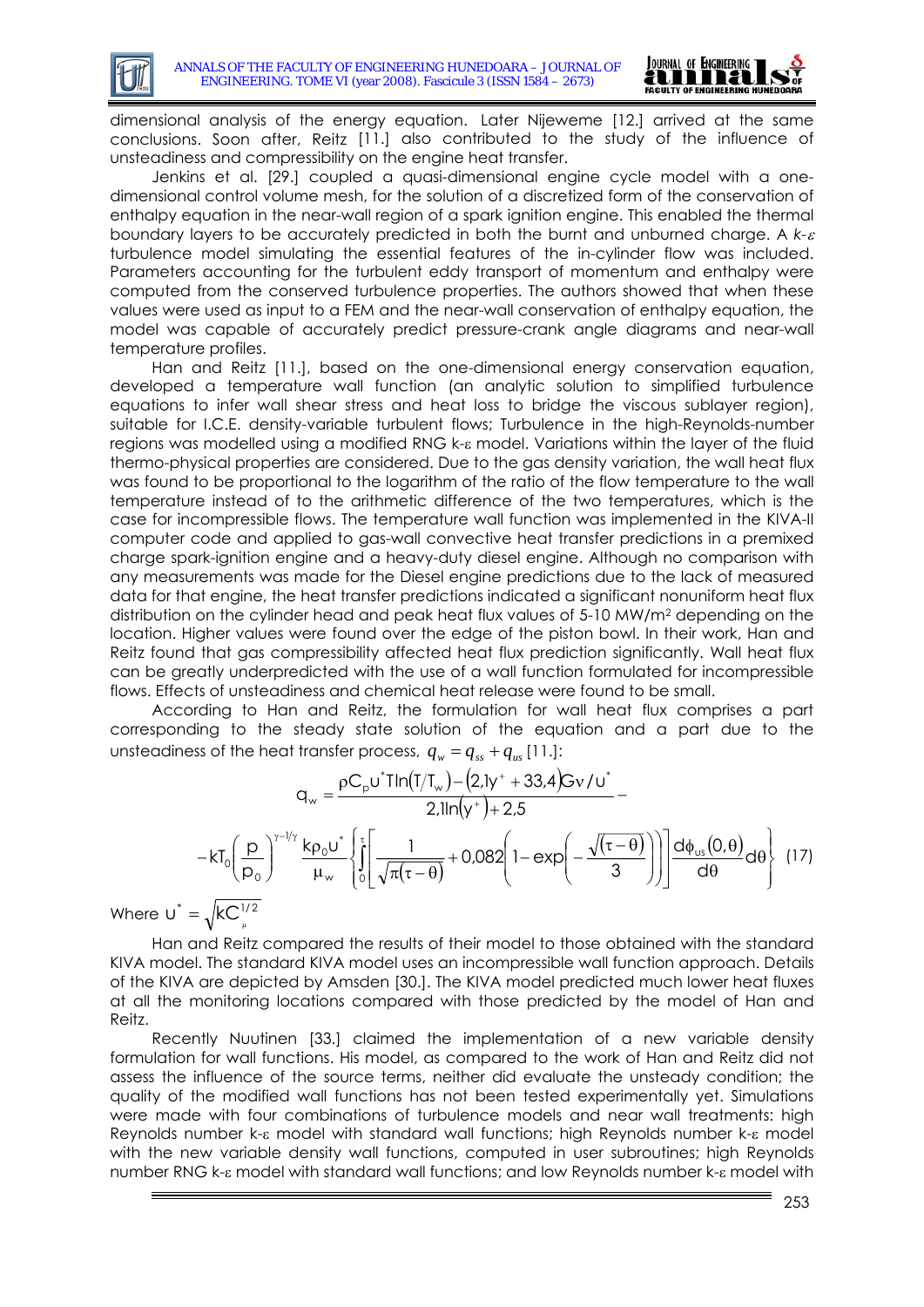



hybrid wall treatment. In the hybrid wall treatment the flow field is resolved all the way down to the wall without any wall functions. The new modified variable density wall functions (MWF) predict clearly higher peak temperatures than the other standard (SWF) and hybrid (HWF) wall functions. The new wall functions also predict higher heat transfer from the charge to the piston surface, though, the author said, this traduces on a marginally higher peak pressure as compared to the corresponding simulation with standard wall functions,

Nijeweme et al. [\[12.\]](#page-18-2) applied the energy equation to demonstrate the inconsistencies of using the law of the wall while modelling the heat transfer phenomena inside the engine cylinder. The one-dimensional energy equation in Lagrangian coordinates, correlating the Lagrangian, z, and Eulerian, y coordinates, expressed in terms of the normalized temperature  $\mathcal{L}(\mathbf{I})$ 

$$
U(z, t) = \frac{T(z, t)}{T(\infty, t)} \text{ had the form}
$$

$$
\frac{\partial U}{\partial t} = \underbrace{\alpha_0 \frac{p}{p_0} \frac{\partial^2 U}{\partial z^2}}_{\text{laminar}} + \underbrace{\alpha_0 \frac{p}{p_0} \frac{\partial}{\partial z} \left( \frac{Pr}{Pr_t} \frac{\mu_t}{\mu} \frac{\partial U}{\partial z} \right)}_{\text{turbulent}} \qquad \text{Where } \alpha_0 = k_0 / \rho C_p. \qquad (18)
$$

To solve the Energy equation Nijeweme [12] made use of the available experimental data to find the turbulent thermal conductivity, *kt*, the turbulent Prandtl number, *Prt*, and the turbulent viscosity, μ*<sup>t</sup>* in the boundary layer. The turbulent thermal conductivity, *kt*, was tuned until the solution equation gave a temperature field close to the wall, such that the heat flux matched the measured surface heat flux for that location in the cylinder. Then turbulent intensities were calculated with CFD and so the thermal conductivity expression was tuned by locations. Nijeweme's solution of the energy equation provided evidence of the negative heat flux during the expansion stroke of the piston, and also served to illustrate the relative contributions of the convective and work terms.

In the energy equation the convection term is the most important for the magnitude of the heat transfer. The pressure work term is very important for the phasing of the heat transfer. Even with a low pressure variation of about 5 bar, the heat flux is advanced by 10 ° CA, compared with heat flux without the work term. The phase shift enhances the peak heat flux and is also partly responsible for the negative heat flux. To have a better prediction of the boundary layer for the compressible flow field in an internal combustion engine, in numerical models and in the direct solution of the one-dimensional energy equation, the detailed information about the turbulent Prandtl number and the turbulent gas viscosity in the boundary layer is required.

# **5. MULTIDIMENSIONAL MODELS**

Multidimensional models numerically solve the general conservation equations for reacting fluid flows, the conservation of mass, continuity of species, momentum energy and some turbulent variables (Navier Stokes approach). The random nature of turbulence and the fact that it corresponds to highly variable space scales makes it necessary to carry out an averaging of the Navier Stokes equations in order to calculate the average quantities and their fluctuations.

Numerical computational codes (CFD), based on multidimensional modelling, have become a very valuable tool for heat transfer calculations, especially as they can provide more complete information of the in-cylinder flow pattern and behaviour than experiments or simple models can. Jennings and Morel [\[25.\]](#page-18-9) pioneered CFD simulations. They used these tools to demonstrate the effect of the wall temperature on the temperature gradient in the vicinity of the wall. In general, the main components of numerical computational methods are: mathematical models (equations) used to describe the turbulent processes, especially the small scale features which are inaccessible to direct calculation (usually based on a wall function); discretization procedures, used to transform the differential equations of the mathematical model into algebraic relations between discrete values of velocity, pressure, temperature, located on a computing mesh which conforms to the geometry of the combustion chamber, with its moving piston and valves; solution algorithms, whose function is to solve the algebraic equations, and computer codes, which translate the numerical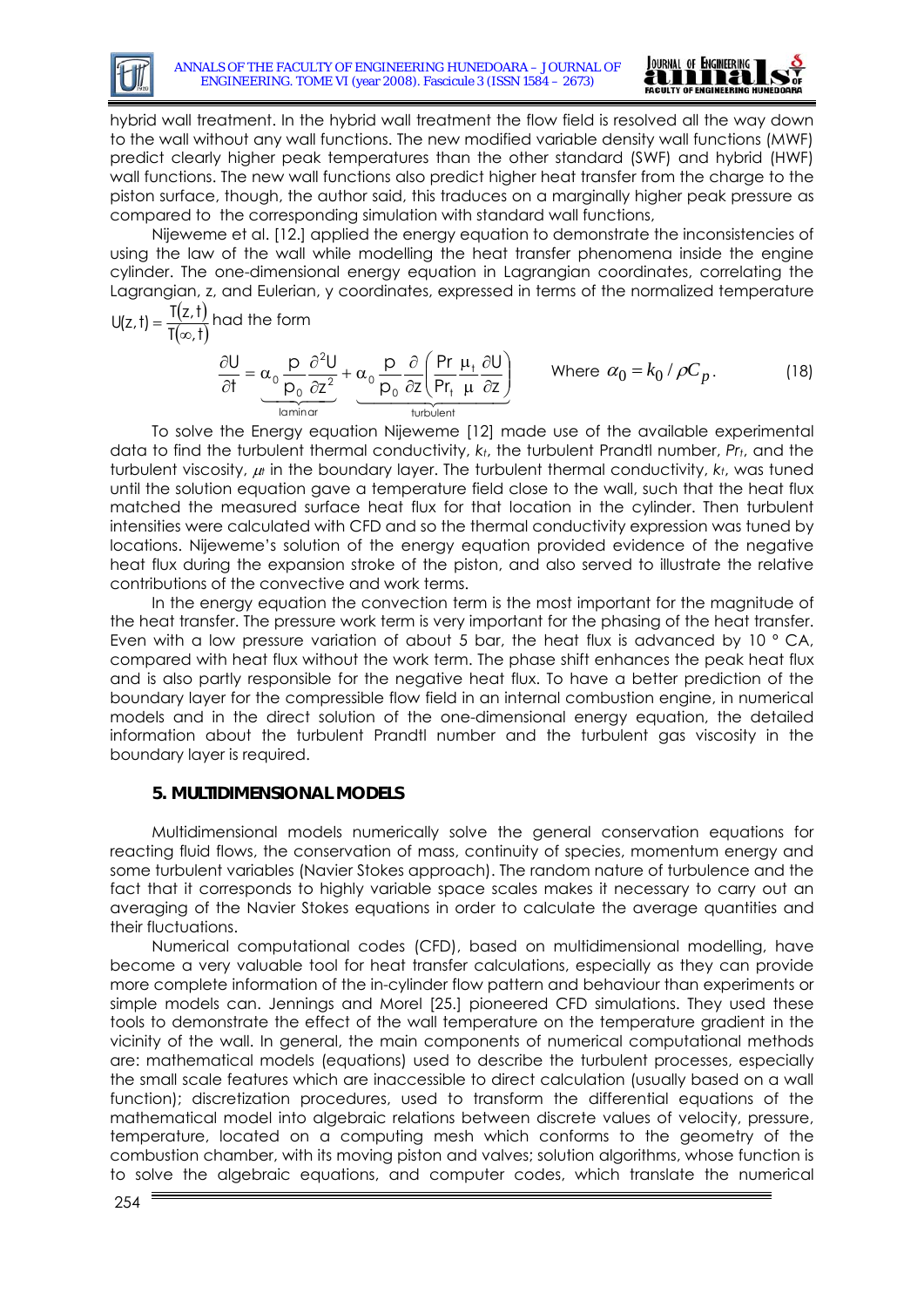

algorithm into computer language and provide the interface for input and output information. Most of the current in use CFD codes employ either a wall function or a near wall modelling approach to describe near the wall flow conditions in heat transfer calculations. The three dimensional compressible averaged Navier–Stokes equations are solved on a moving mesh and turbulent fluxes are modeled by an eddy viscosity concept, using *κ*-ε model.

There are a number of commercial CFD packages as Fluent [\[66.\]](#page-19-15), STAR\_CD [\[68.\]](#page-20-1), FIRE [\[15.\],](#page-18-10) KIVA [\[30.\]](#page-18-7)[,\[69.\]](#page-20-2) that provide good combustion engine multidimensional capability. However, the most widely used for engine simulation is the KIVA family of programs originally developed at Los Alamos National Laboratory. The basic features of the code have been well documented [\[30.\]](#page-18-7)[,\[69.\]](#page-20-2). KIVA-3V is a three-dimensional, multicomponent model capable of simulating multiphase flow under steady state and transient conditions. The code solves the unsteady three-dimensional compressible average Navier-Stokes equations coupled to a *k*-ε turbulence model. The *k*-ε model uses the wall function.

A general methodology followed with the CFD codes to model the heat transfer to combustion chamber walls includes the interface with FE codes. In a first stage of the methodology the first calculated engine cycle is run with constant component dependent prescribed temperatures for different parts of the engine (piston, valve seats, ports, etc.). Then, for the second cycle run, the CFD code uses the calculated by the FE code component temperatures, providing better initial conditions for following calculations [\[70.\].](#page-20-3) Liu and Reitz [\[71.\]](#page-20-4) developed a two-dimensional transient Heat Conduction in Components (HCC) code, based on the Saul'yev numerical finite difference method, to calculate the temperature field existing in the combustion chambers of two Diesel engines, one of them insulated. The HCC code was combined with the KIVA-II code in an iterative loop, in which the KIVA-II code provided the instantaneous local heat flux on the combustion chamber surfaces, and the HCC code computed the time-averaged wall temperature distribution on the surfaces. After iterations, accurate combustion chamber surface temperatures were obtained. For the insulated engine, the predicted temperature swing at a point on the cylinder head was found to be consistent with the available measured temperature data for motored and fired cases. For the baseline engine, the spatially varying combustion chamber wall temperatures were found to influence both engine total heat transfer and engine-out NOx prediction significantly.

Kleemann et al. [\[35.\]](#page-18-11) used a STAR-CD CFD simulation code, as well as experimental measurements, to determine the magnitude and origins of local spatial and temporal surface heat flux variations in a HPP Diesel engine. Their investigations included the use of standard and modified wall function models of the flow and thermal boundary layers. They performed a full induction simulation using the measured pressure histories in the intake and exhaust ports as boundary conditions, and derived the wall temperatures from measurements.

After showing the underpredictions to which simplifications or the standard wall function lead, Kleemann et al. presented an alternative approach, a modified wall function (MWF), which accounted for the temperature dependence of thermophysical properties of the fluid. Their effects are introduced via transformations to the original dimensionless variables. Modifications made to the law of the wall resulted in substantially different wall heat transfer predictions than those obtained with the SWF (standard wall function). These are due to direct effects via the changes in the temperature wall function, but are also the indirect consequences of changes to the flow field due to the modified velocity wall function.

As it is mentioned by Kleemann et al., the high localized heat fluxes resulting from the flame are due to combined flow and thermal effects. The propagating flame induces high velocities and turbulence levels ahead of it which augment the heat transfer coefficients. Arrival of the flame results in a substantial increase in gas temperature, with two consequential effects: the temperature driving force is augmented; and the heat transfer coefficients increase further, due to the influence of the thermophysical property variations on the boundary layer. The latter effect is essentially ignored in the standard wall functions, which is why they produce substantially lower heat fluxes.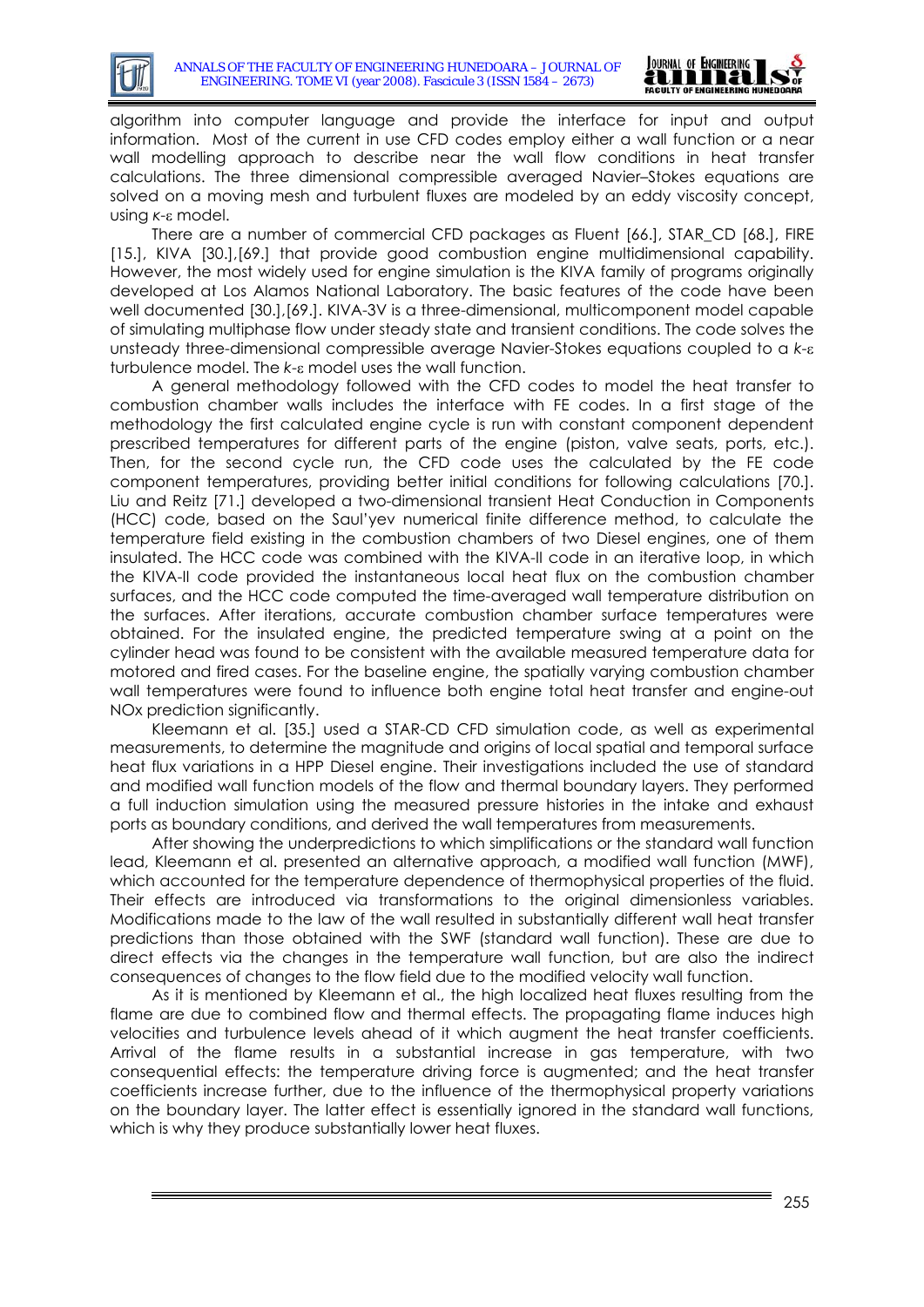



Figure 1. Comparison of surface-averaged heat flux variations predicted by CFD calculations and empirical correlations [\[35.\]](#page-18-11)

While empirical and global heat transfer correlations give only estimates of the surface averaged heat transfer coefficient and heat flux history, defined in terms of the bulk gas temperature, the use of standard wall function allows obtaining spatial resolution, though substantially underestimates the flux levels and variations. The improvement of the wall function model allowed the authors to conclude that, besides not providing spatial resolution, the empirical heat transfer correlations tend to substantially underestimate the heat transfer during combustion. Irrespective of the type of wall function model, the simulations predicted well the cylinder pressure variation.

Popovac and Hanjalic [\[15.\]](#page-18-10) reported on a compound wall treatment (CWT) which defines the boundary condition in a unified manner. The method reduces either to the standard integration to the wall (when a near-wall cell is in the viscous sublayer) or to a wall function approach (when a near-wall cell lies in the fully turbulent layer). This wall treatment significantly reduces the influence of the size or the distribution of the near-wall cells on the quality of the numerical predictions. Together with the ζ*-f* model, this wall treatment is implemented into the AVL's commercial CFD package FIRE [\[15.\]](#page-18-10). More recently Popovac et al. [\[34.\]](#page-18-12) developed a generalized treatment of the wall boundary conditions for RANS computation of turbulent flows and heat transfer. The method blends the integration up to the wall (ItW) with the *generalized wall functions* (GWF) that include non-equilibrium effects. Wall boundary condition can be defined irrespective of whether the wall-nearest grid point lies within the viscous sublayer, in the buffer zone, or in the fully turbulent region.

Almost all computer programs for combustion simulation of engines contain corresponding heat transfer models. In words of Liu and Reitz [\[71.\],](#page-20-4) "in all CFD codes the chamber wall temperatures and the refinement and accuracy of the supplied information are vital parameters for determining the magnitude of the heat flux. If an accurate wall temperature distribution is unavailable as input data to the CFD code, even with improved temperature wall functions, it is still impossible to obtain accurate heat flux results". Because the scope of multidimensional modelling is wide, the depth given in this review is limited; the topics of multidimensional modelling and CFD are extensively covered in the supporting references provided by commercial CFD programs vendors (FIRE, KIVA, STAR-CD, SPEED-STAR).

On the basis of the developments reviewed, it is reasonable to ensure that CFD engine simulation is now at the stage where it is useful for heat transfer model applications. This enhanced utility is due primarily to substantial improvements in capabilities, speed of turnaround and accuracy. The key enabling developments have been more flexible geometry handling, automated mesh generation, faster and more accurate numerical solvers and improved and extended physics models, and coupled to commercial code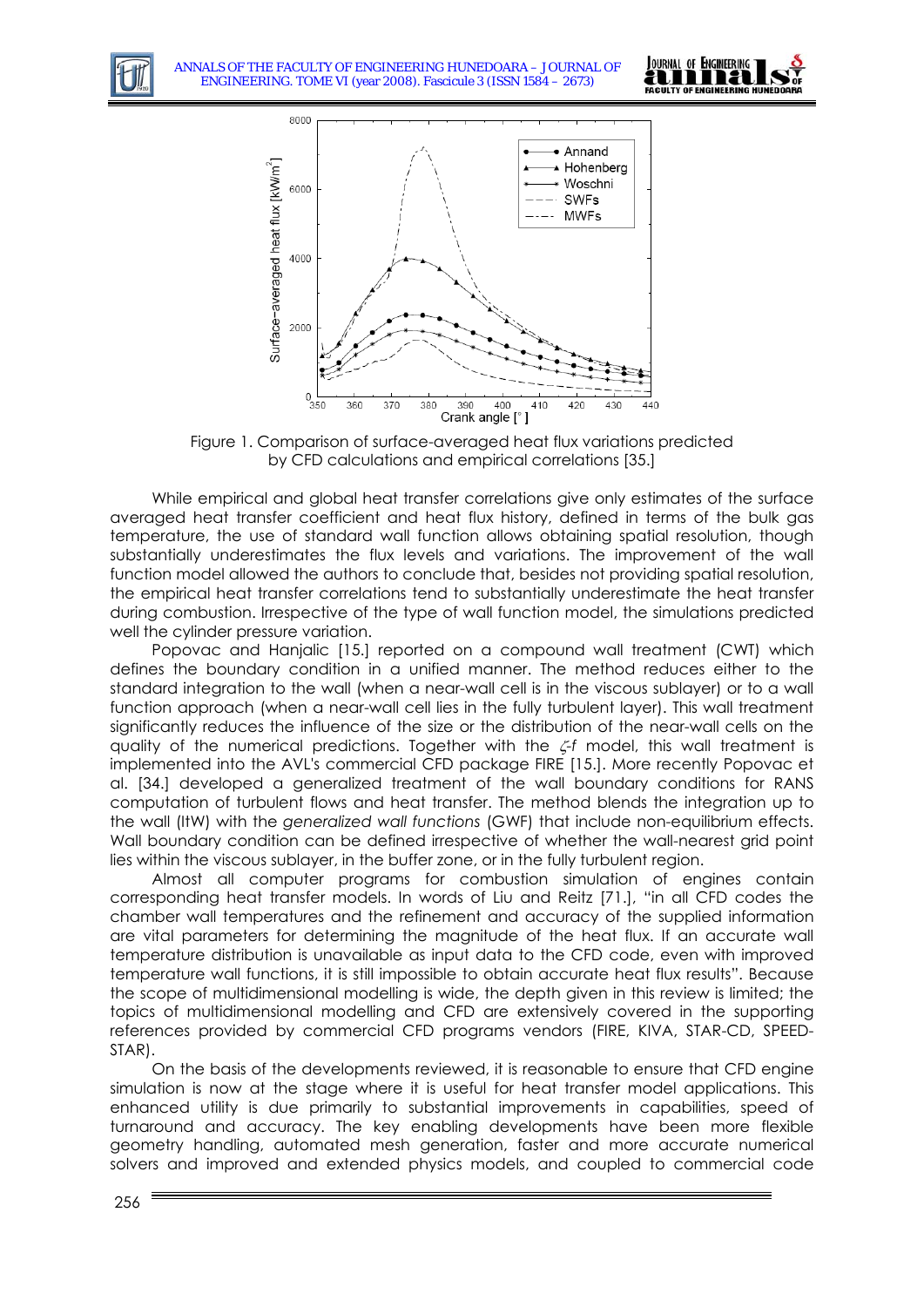



development. Further improvements can be expected in engine heat transfer simulation in the future. Although there is still potential in the Reynolds-averaging modelling framework, LES will undoubtedly emerge as a complementary approach, able to provide additional and sometimes more accurate information, particularly in regard to the nature and origins of cycle-to-cycle variations [\[67.\].](#page-19-16)

## **6. RADIATIVE HEAT TRANSFER MODELLING**

Both radiative and convective heat flux are functions of the gas temperature in the near-wall region and the temperature of the combustion chamber walls. Altering the wall temperature will change the gas temperature by influencing the heat loss rate. This affects the rate of soot formation and oxidation. The radiant emission from soot is an order of magnitude greater than emission from gas [\[73.\]](#page-20-5). Soot is a major component of radiative heat transfer so both the concentration and location of soot in the combustion chamber must be modelled as accurately as possible. Thus, thermophoretic soot deposition, which is a function of gas temperature and the temperature gradient normal to the wall, will affect the radiative heat transfer rate in the near-wall region. Thermal radiation can occur in specific wave length bands as non luminous gaseous emission due to changes with temperature or the vibrational and rotational energy states of heteropolar molecules such as CO, CO2 and H2O. It also occurs as a continuous luminous emission in a combustion process due to presence of incandescent carbon particles.

It is difficult to generalize radiant heat loss characteristics of Diesel engines, since this would vary across engines and operating conditions, from the point of view of engine design. Empirical models for radiant heat loss have been proposed in the literature and these have been used in the context of phenomenological models for Diesel engine combustion. These models have been formulated with a single expression for combined convective and radiant heat loss (Woschni) or by using two separate terms, one for convection and another for radiation (Annand). In the phenomenological models, the gas temperature is assumed to be homogeneous and so will not be the actual flame temperature. Hence, the emissivity term of the model has to be assumed as an adjustable constant. Two zone methods have been used also for modelling radiation heat transfer in diesel engines dividing the combustion chamber in burned and unburned [\[7.\]](#page-17-6),[\[22.\]](#page-18-13)[,\[27.\]](#page-18-14)[,\[42.\]](#page-19-17).

Multizone models have also been proposed in which the combustion chamber and the spray are represented by multiple zones [\[74.\]](#page-20-6). In order to capture the local characteristics of radiation, a full, three-dimensional method is required. Multidimensional models are the most detailed among the different models. They resolve the flow field spatially and temporally and include submodels for the physical processes such as turbulence, boundary layers, sprays and chemistry.

The model of Morel and Keribar [\[7.\]](#page-17-6) was compared to experimental data and embedded in a general two zone engine simulation code, where the carbon particles (soot) produced by the combustion were assumed to remain confined within a burned zone of variable equivalence ratio. The model only considers the radiation from the soot, considering its concentration, absorption coefficient and temperature to be spatially uniform. The relationship of soot emittance or soot absorption coefficient to the soot volumetric fraction  $(f_v)$  is drawn as  $\varepsilon_s = 1 - \exp(-1575 f_v T L)$ , being *L* the radiation path length. The spatial distribution of radiant heat flux is calculated using the zonal method, that includes the representation of all key heat radiation mechanisms i.e.: soot radiation to walls; surface radiation from one wall to other walls, including absorption in the gaseous medium; reflection of incident radiation from one surface to other surfaces. The heat flux at the k-th surface is calculated as:

$$
q_k \left[ A_k - \overline{S_k S_k} (1 - \epsilon_k) \right] = \epsilon_k \left[ \sum \overline{S_j S_k} \left( (1 - \epsilon_j) / \epsilon_j q_j + \sigma T_j^4 \right) + \sum \overline{Q_n S_k} \sigma T_n^4 - \sigma A_k T_k^4 \right] \tag{19}
$$

Where  $s_j s_k$  and  $g_n s_k$  are the surface-surface and gas-surface direct exchange areas,

respectively. This equation describes heat absorbed by a surface in terms of incoming radiation from reflections from other surfaces, heat radiated by other surfaces, heat radiated by the gas, less the heat loss by outgoing radiation from the surface itself.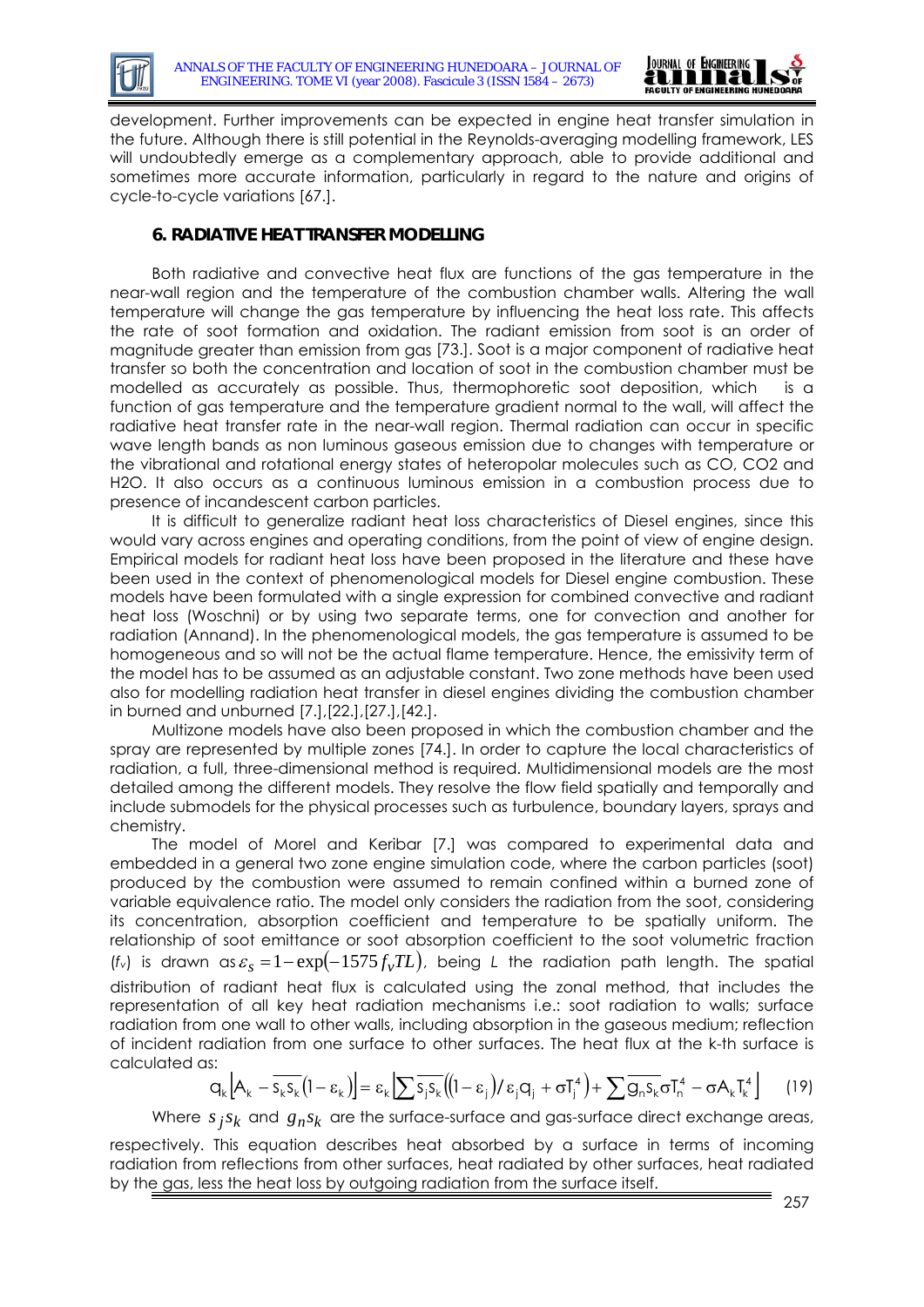



Based on the model of Morel and Keribar, Eiglmeier et al. [\[61.\]\[](#page-19-7)113] calculated the radiation transport equation between the soot cloud and soot layer surface. They assumed negligible the dispersion of the temperature radiation due to liquid fuel droplets, and arguing that during combustion the soot layer surface temperatures are relatively low in comparison to the radiation temperature of the particles in the soot cloud, the percentage of incident wall radiation was ignored. To calculate the incident wall heat flux, the combustion chamber sub-surfaces are subdivided into small finite areas *dA*, and the soot cloud into small finite volumen *dV*. Then, the incident wall heat flux is simplified as

$$
q_{is} = \frac{\sigma T_{\text{rod}}^4}{A_i \pi} \iint_{V_b A_i} \frac{Q \cdot \cos \theta_i \cdot \tau(r)}{r^2} dA_i dV_b
$$
 (20)

Where *a* is the soot cloud absorption coefficient, defined by Morel and Keribar and still generally accepted today as  $a = 1575f_vT_{rad}$ . The transmittance  $\tau(r)$  specifies for each subvolume *dV* the fraction of the emitted radiation actually reaching the combustion chamber wall:  $\tau(r) = \exp(-\int a dr)$ . The other portion of the radiation from the volume elements is reabsorbed by the optically dense soot cloud before it can reach the wall.

### **6.1. The radiative transfer equation**

The mathematical model for describing the radiation field in the cylinder engine is the radiative transfer equation (RTE)

$$
(\Omega \cdot \nabla)(r, \Omega) = -(\Omega_{\text{net}} + \sigma_s)(r, \Omega) + kI_{\text{b}}(r) + \frac{\sigma_s}{4\pi} S(r, \Omega)
$$
\n(21)

where  $a_{net}$  is the combined gas and soot absorption coefficients,  $\sigma_s$  is the scattering coefficient, and  $k = a_{net} + \sigma_s$  is the extinction coefficient. *I*(*r*, $\Omega$ ) is the intensity of radiation at location r in direction Ω.  $I<sub>b</sub>(r)$  is the blackbody intensity of radiation at location *r*, and it is independent of direction. *S*(*r*,Ω) is an in-scattering source term defined as

$$
S(r,\Omega) = \int_{\Omega'=4\pi} I(r,\Omega')D(\beta)d\Omega'
$$
 (22)

where  $\Phi(\beta)$  is the scattering phase function for the angle,  $\beta$ , between directions  $\Omega$  and  $\Omega'$ .

The dependent variable in the RTE, the spectral radiative intensity, is a function of location, wavelength, and solid angle. This makes it very difficult to be solved, especially for combustion engine geometry.

A number of numerical techniques exist for calculation of radiative transfer in combustion systems. Those include Hottel's zone method, flux methods, Monte Carlo techniques and the nonequilibrium diffusion method. Alternative to these methods are the Discrete Transfer method of Lockwood and Shah and the Discrete Ordinate method. The discrete transfer method combines the best features of zone, Monte Carlo and flux methods, while avoiding their shortcomings, and has been successfully used and validated in various combustion predictions. The discrete transfer method is particularly useful in engine cylinder configurations as the method is applicable to arbitrary shaped geometries, boundary conditions can be easily accommodated, and it is computationally economical. The method uses the control volumes in finite difference flow calculations and the procedure involves tracing rays in the calculation domain.

### **6.2. The Monte Carlo method**

Yan et al. [\[76.\]](#page-20-7) applied the Monte-Carlo Method to model the in-cylinder radiative heat transfer of a direct injection Diesel engine. With the Monte Carlo method, the probability model assumes that the radiative energy emitted by an element of the radiating medium is composed of many energy bundles. The direction of each energy bundle radiation is random, and can be characterized by three random quantities with a defined distribution density function. By tracing each of the energy bundles until all of them have been absorbed, the number of energy bundles absorbed by each of the surface elements is obtained. The steps for evaluating the radiative heat flux to the cylinder head, the cylinder liner surface, the piston bowl and the global radiative heat flux are: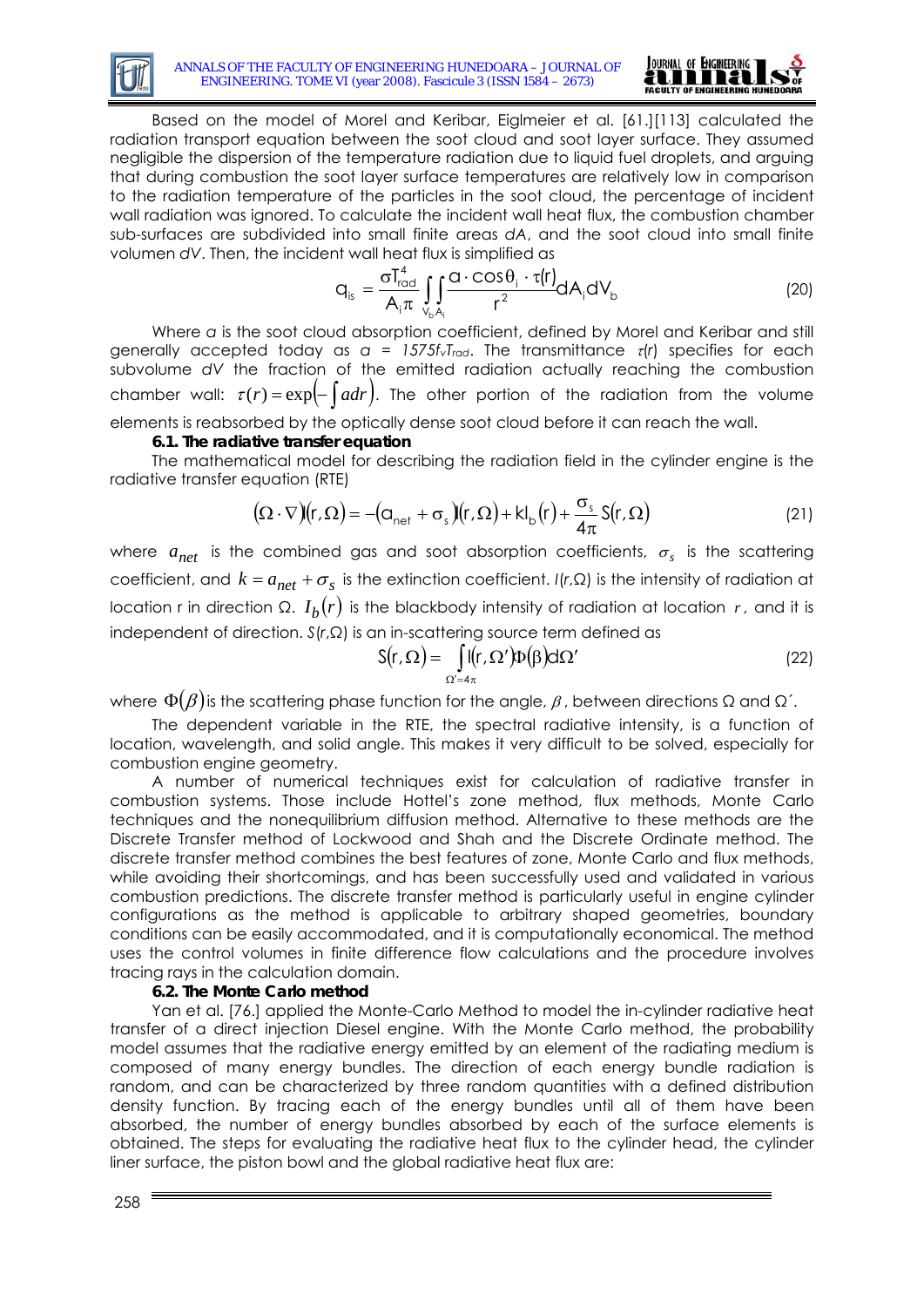

- Building the geometry. At any crank angle during the stage of diffusion combustion, the combustion chamber is divided into  $M<sub>g</sub>$  volume elements and  $M<sub>s</sub>$  surface elements. Determine the extinction coefficient, radiation temperature, absorption coefficient and the emissivity of the volume elements and the surface elements.
- $\ddot{\phantom{1}}$  The radiation energy emitted by each element is divided into N energy bundles. Apply the Monte-Carlo method to simulate the direction and the trajectory (including reflection) of each energy bundle and determine the position at which it is absorbed.
- $\ddot{\bullet}$  Sum up the number of energy bundles absorbed by each surface element. With this, the distribution of radiative heat flux through the surfaces can be calculated and hence the averaged global radiative heat flux.

Since the space geometry and values of the parameters, e.g. the shapes of the burned zone and the unburned zone and the distribution of soot concentration, of the radiating medium vary with time, the zonal division of the volume cavity should also vary with time. Except for the cylinder liner surface, other surface elements will not change with time.

Chen et al. [\[77.\]](#page-20-8) applied the Monte Carlo method in their multidimensional theoretical model of radiation heat transfer in the combustion chamber of a direct injection Diesel engine.

The model developed by Chen et al. included submodels of heat release, geometrical description, radiation temperature, soot formation and oxidation, the absorption coefficient and the Monte Carlo method for total exchange areas. In this code, the cylinder was divided into 10 surface zones and four gas zones. The Monte Carlo method integrated with a smoothing technique considering reciprocity and conservation was used to calculate the radiation total exchange areas directly for both the absorbing emitting media and the complex structure of the cylinder using the multidimensional approach, the variation in radiant heat transfer with crank angle was obtained across the whole combustion chamber.

### **6.3. The Discrete Ordinates Method (DOM)**.

Wiedenhoefer and Reitz [\[45.\]](#page-19-18) explained a radiation model based on the discrete ordinates method (DOM) integrated into the ERC version of the CFD KIVA-3V [\[69.\]](#page-20-2) code to study the effects of radiation on predicted emissions and component temperatures in a Cummins N14 Diesel engine. The DOM method solves the radiation transfer equation (RTE) for the intensity of radiation in a set of directions, or ordinates, each weighted by the solid angle subtended by that ordinate.

In their work Wiedenhoefer and Reitz [\[32.\]](#page-18-15) neglected scattering because they found the soot absorption coefficient to be several orders of magnitude larger than the scattering coefficient [5]. The boundary condition for the RTE, equation (18), is given by

$$
I_{\rm w}(r,\Omega) = \varepsilon I_{\rm b}(r) + \frac{\rho}{\pi} \int_{\Omega' < 0} \left| \nabla \cdot \Omega' \right| \left( \left| \nabla \cdot \Omega' \right) \, d\Omega' \tag{23}
$$

where  $I_w$  is the radiation intensity at the wall and  $\epsilon$  and  $I_b(r)$  are the emissivity and blackbody intensity of the wall, respectively.  $\rho = 1 - \varepsilon$  is the surface reflectivity. The blackbody intensity is given by  $I_b(r) = \sigma T^4 / \pi$ . Where  $\sigma$  = 5.67051×10<sup>-8</sup> W(m<sup>2</sup>⋅K<sup>4</sup>) is the Stefan-Boltzmann constant [31]. Implementation details of the radiation model are given in Wiedenhoefer and Reitz [\[32.\]](#page-18-15).

The radiative model of Wiedenhoefer and Reitz was validated by comparison to an analytic solution and by comparison to previously published literature. In addition, the predicted radiative heat flux at a point on the head of a diesel engine was compared to experimentally measured values. Temperature distribution needed to run the KIVA code was obtained with a finite element numerical code. Among other conclusions Wiedenhoefer and Reitz found an increase of 30% in heat loss when radiation is accounted for in conjunction with a non-uniform temperature distribution; at the baseline engine condition, convective heat loss through the combustion chamber walls accounted for about 70% of the total heat loss while radiation accounted for 30%; approximately 32.7% of the total heat loss was through the head while 19.1% was through the liner and 48.2% through the piston surfaces, for the cases tested. The results of the authors are illustrative of the effects of the swirl ratio on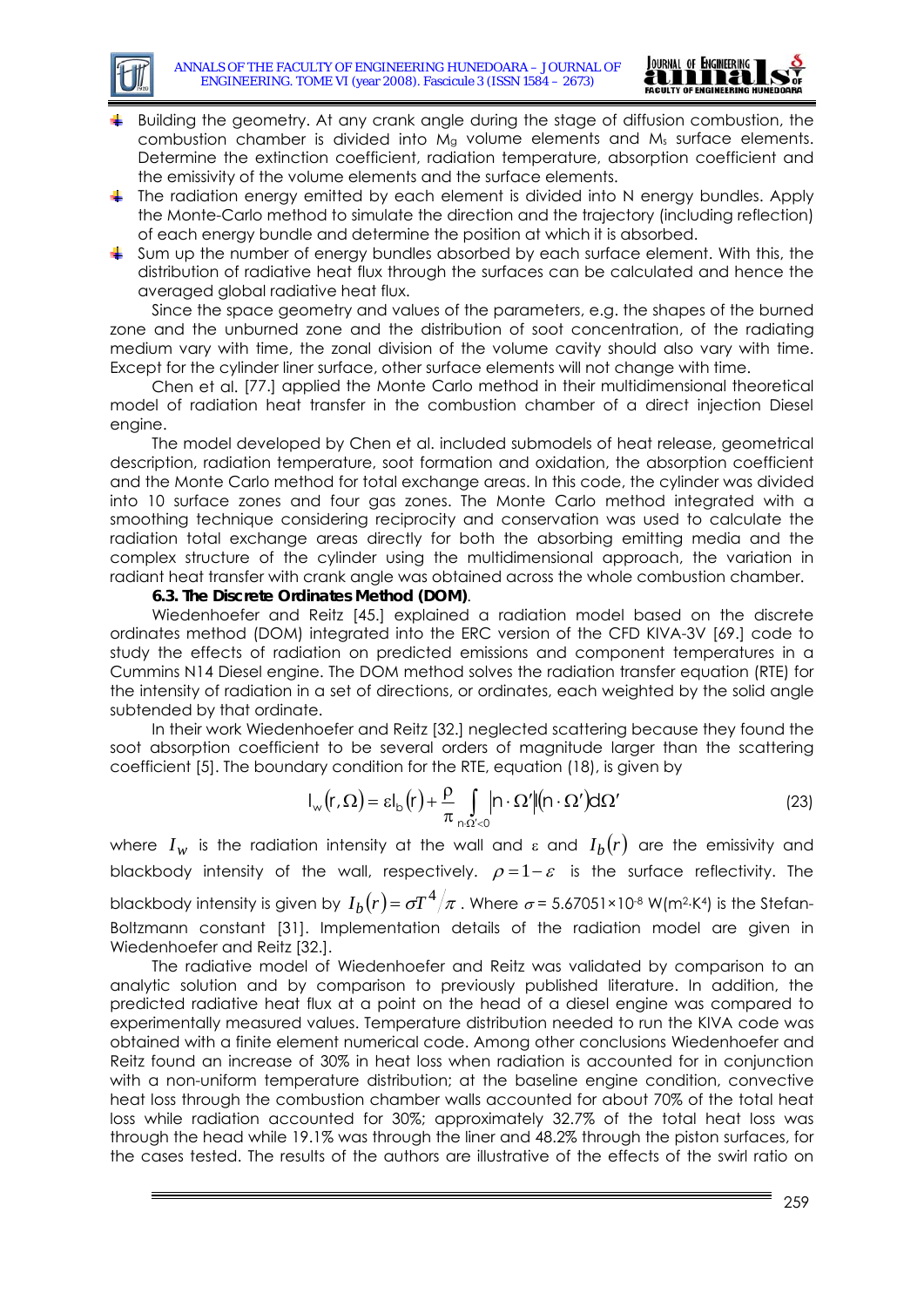

convective and radiative heat transfer, both, the convective and radiative heat transfer reduce as the swirl ratio is increased.

In their work, Abraham and Magi [\[73.\]](#page-20-5) reported results at overall equivalence ratios of 0,3, 0,4 and 0,5 and engine speeds of 1500 and 1900, with a global conclusion that the ratio of the radiant heat loss to total heat loss amounts to a 12 % at equivalence ratio of 0,3 and 0,4 and engine speeds of 1500 and 1900. At a higher equivalence ratio of 0,5, the ratio of radiative to convective heat losses was about to 15,5 %. It was observed that as load is increased the radiant heat loss increases and the fraction of radiant to total heat loss increases from about 12% at an overall equivalence ratio of 0,3 to 16% at an overall equivalence ratio of 0,5. As speed is increased, the radiant and total heat loss again increases but the ratio of radiant to total heat loss remained about the same for the cases considered.

### **7. SUMMARY/CONCLUSIONS**

This limited review of the research work in engine-heat transfer allowed drawing some conclusions that can be summarized as follows:

Experiments towards the identification of in-cylinder gas flow and heat transfer are furthering the accuracy of general engine heat transfer. To assess the heat transfer, multidimensional numerical models, under the frame of RANS methods, make use of temperature standard and modified wall functions to determine shear stress and heat transfer in the vicinity of the wall. The inaccuracies derived from this approach have required the introduction of empirical and analytical adjustments to fit experimental results. While empirical and global heat transfer correlations give only estimates of the surface averaged heat transfer coefficient and heat flux history, defined in terms of the bulk gas temperature, the use of standard wall function allows obtaining spatial resolution, though substantially underestimates the flux levels and variations. The improvements of the wall function model have allowed concluding that, besides not providing spatial resolution, the empirical heat transfer correlations tend to substantially underestimate the heat transfer during combustion. Efforts are being made to obtain an analytical solution. New approaches with integration up to the solid wall using low Reynolds number and wall-proximity models and the exact wall boundary conditions start to be implemented. For that purpose, the three-equation eddyviscosity ζ-f model is used.

Significant advances have been made in the modeling of radiative heat transfer. Many research groups have developed absorption coefficient, soot absorption, soot emissivity, and thermophoretic soot deposition submodels to supplement the radiation model. Numerical methods to solve the radiative transfer equations have been also enhanced, becoming customary the use of discrete ordinate and Monte Carlo method.

Computational code developers have responded to the complex task of engine simulation. The dynamic mesh under moving valves and pistons, spray, and combustion, all within a highly turbulent flow environment, trade-offs are being progressively solved. However, multidimensional simulations of internal combustion engines require still detailed experimentally-determined heat transfer information as boundary conditions and validation data. New generalized wall functions that are not constrained by the common equilibrium assumptions, the momentum and energy equations over the first near-wall cell are first reformulated.

Since the choice of boundary condition is responsible for the accuracy of the engine temperature calculation, to derive heat flux distributions, more accurate and broader experimental measurements, are needed. Though great improvements have been made, more resolution is required. Since the accuracy of any one model in a CFD code relies on the accuracy of its supporting sub-models, these must continue to improve, with particular emphasis on combustion and sprays, fuel-air mixtures in contact with the surface, spray impingement, droplet and fuel film models. A finer look at the flow behaviour in the vicinity of the cylinder wall interface is to be taken.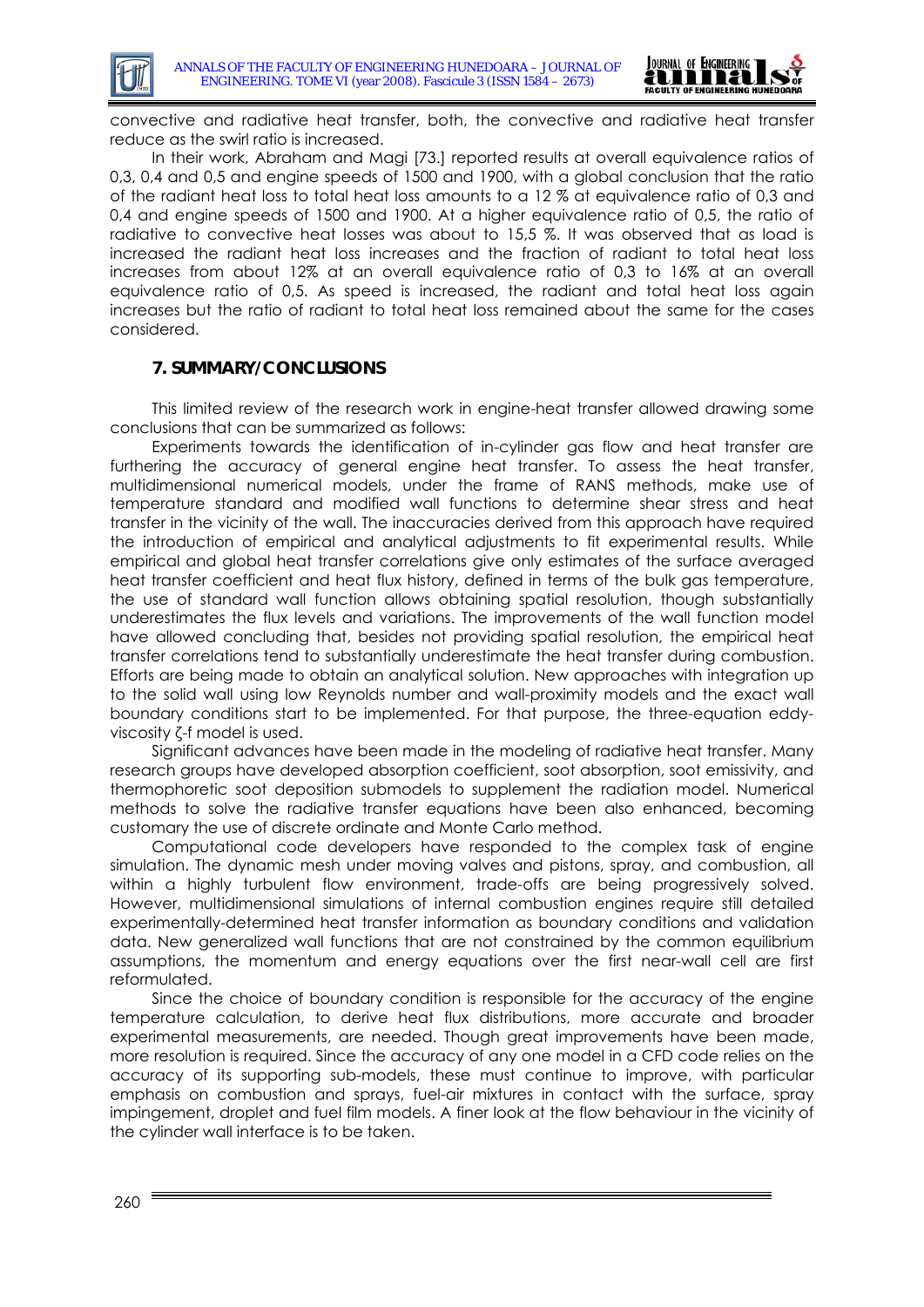



| <b>APPENDIX</b>                              |                                                                                                                  |
|----------------------------------------------|------------------------------------------------------------------------------------------------------------------|
| <b>Notation</b>                              |                                                                                                                  |
| $\alpha$                                     | thermal diffusivity                                                                                              |
| $\delta$ r                                   | thermal boundary layer thickness                                                                                 |
| Δ                                            | combustion term                                                                                                  |
| $\varDelta^*$                                | effective enthalpy thickness                                                                                     |
| ε                                            | emissivty                                                                                                        |
| $\varepsilon$ s                              | soot emittance or soot absorption coefficient                                                                    |
| γ                                            | adiabatic coefficient                                                                                            |
| $\varphi$                                    | crankshaft angle                                                                                                 |
| $\varPhi(\beta)$                             | scattering phase function for the angle $\beta$ , between directions $\Omega$ and $\Omega'$                      |
| $\mu$                                        | dynamic viscosity                                                                                                |
| $\mu$                                        | turbulent dynamic viscosity                                                                                      |
| $\mathcal V$                                 | kinematic viscosity                                                                                              |
| $\theta$                                     | Dimensionless time [11]                                                                                          |
|                                              | density, surface reflectivity                                                                                    |
| $\rho$                                       | parameters of the normal distribution describing the heat transfer coefficient                                   |
| $\sigma$ , $q$ <sub>E</sub><br>$\sigma$      | Stefan-Boltzmann constant                                                                                        |
|                                              | scattering coefficient                                                                                           |
| σς<br>$\tau$                                 | dimensionless time, transmittance                                                                                |
| A                                            | area                                                                                                             |
| a                                            | soot cloud absorption coefficient                                                                                |
| $Q(\varphi)$ , $Q(\varphi)$                  | polynomial coefficients                                                                                          |
| <b>C</b> <sub>net</sub>                      | combined gas and soot absorption coefficients                                                                    |
| C, C <sub>1</sub> , C <sub>2</sub>           | constants                                                                                                        |
| $C_t$ , $C_D$                                | coefficients of skin friction and pressure                                                                       |
| $C_m$                                        | mean piston speed                                                                                                |
|                                              |                                                                                                                  |
| $C_{\rho}$<br>$C_{U}$                        | isobaric specific heat capacity                                                                                  |
|                                              | gas tangential velocity due to swirl motion                                                                      |
| $C_{V}$                                      | isochoric specific heat capacity                                                                                 |
| $C_\mu$<br>D                                 | empirical coefficient in the wall function<br>characteristic diameter, cylinder bore                             |
| E                                            | coefficient in wall function                                                                                     |
| $f_{\vee}$                                   | soot volumetric fraction                                                                                         |
| G                                            |                                                                                                                  |
| h                                            | Source term in energy equation<br>heat transfer coefficient                                                      |
|                                              | intensity of radiation at location r in the direction $\Omega$                                                   |
| I(r, Q)                                      | blackbody intensity of radiation at location                                                                     |
| $I_b(r)$                                     |                                                                                                                  |
| k<br>К                                       | thermal conductivity, kinetic energy of the turbulent flow<br>kinetic energy of the mean flow                    |
| $k$ = $\alpha$ <sub>net</sub> + $\sigma_{s}$ | extinction coefficient                                                                                           |
|                                              | equivalent conduction constant                                                                                   |
| $k_{\text{eff}}$                             |                                                                                                                  |
| $k_{s}$                                      | kinetic energy of the squish                                                                                     |
| $k_{t}$<br>L                                 | turbulent thermal conductivity                                                                                   |
|                                              | characteristic swirl length, radiation path length<br>experimental exponent, exponent of the temperature profile |
| n                                            |                                                                                                                  |
| n <sub>D</sub>                               | rotational speed of the pad used in the test bench for the swirl<br>Nusselt number                               |
| Nυ                                           |                                                                                                                  |
| р                                            | in-cylinder pressure                                                                                             |
| $p_0$                                        | reference pressure, motored pressure                                                                             |
| $p_1$                                        | reference pressure for a known reference position in the Woschni equation                                        |
| Pr                                           | Prandtl number                                                                                                   |
| $Pr_t$                                       | turbulent Prandtl number                                                                                         |
| $p^*$                                        | dimensionless pressure                                                                                           |
| $q^*$                                        | dimensionless heat                                                                                               |
| $q$ , $q_w$                                  | area averaged heat flux                                                                                          |
| r                                            | radius                                                                                                           |

*Re* Reynolds Lumber

\_\_\_\_\_\_\_\_\_\_\_\_\_\_\_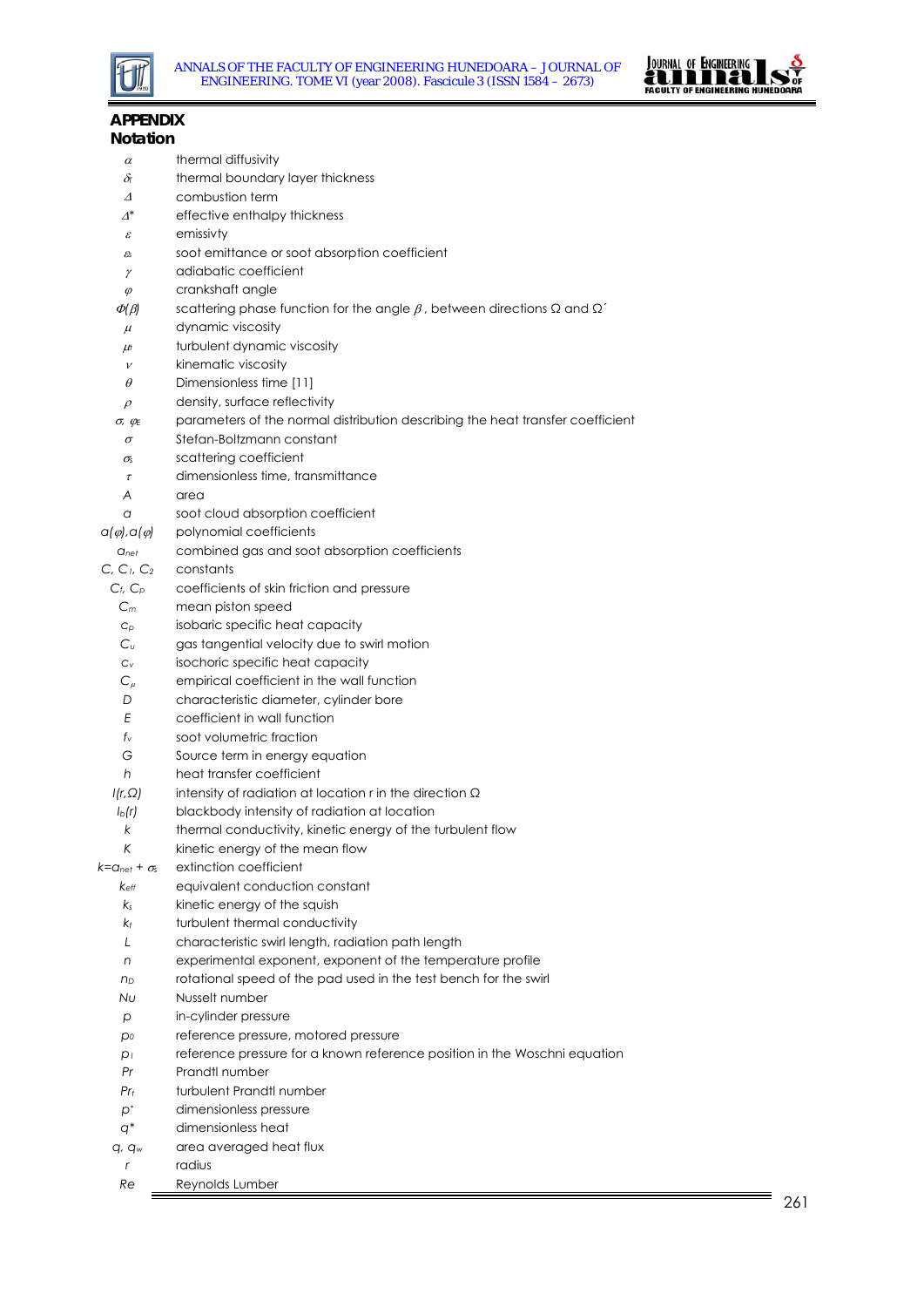



- *S(r,Ω)* in-scattering source term
- *T* temperature
- *t* time
- *T*<sup>\*</sup>, θ, φ dimensionless temperature
- *T0* reference temperature
- *T1* reference temperature for a known reference position in the Woschni equation
- *Tg* in-cylinder gas temperature
- *Tw* wall temperature
- *U* mean velocity, normalized temperature in Lagrangian coordinates
- *u\** dimensionless gas speed, friction velocity
- *Ueff* effective gas speed
- *U<sub>z</sub>, U<sub>y</sub>* gas velocity components parallel to the surface outside the boundary layer at a particular surface location
- *v* gas speed
- *V* instantaneous cylinder volume
- *v\** dimensionless speed
- *v0* reference speed
- *V1* reference cylinder volume for a known reference position in the Woschni equation
- *Vp* instantaneous piston speed
- *Vs* volume swept by the piston
- *W* characteristic speed in the Woschni equation
- *X* fraction of heat released
- *y* wall normal coordinate
- *y+* dimensionless distance
- *z* coordinate

#### **Subscripts and superscripts**

- ∞bulk gas
- *b* burned gas
- *eff* effective
- *rad* radiative
- *ss* steady state
- *T,t* turbulent
- *ub* unburned gas
- *us* unsteady
- *w* wall quantity
- *0* reference value, initial conditions
- *+* dimensionless wall parameter

#### **References**

- <span id="page-17-0"></span>[1.] G. Borman, K. Nishiwaki, Internal Combustión Engine Heat Transfer, Progress in Energy Combustion Sciences, vol. 13, pp 1-46, 1987.
- <span id="page-17-2"></span>[2.] C. A. Finol, K. Robinson, Thermal Modelling of Modern Engines: A Review of Empirical Correlations to Estimate the In-Cylinder Heat Transfer Coefficient, Proceedings of the Institution of Mechanical Engineering, Vol. 220, part D: J. Automobile Engineering, pp. 1765 – 1781, 2006.
- <span id="page-17-5"></span>[3.] S.V. Bohac, D.M. Baker, D.N. Assanis, A Global Model for Steady-State and Transient S.I. Engine Heat Transfer Studies, SAE paper 960073, 1996.
- [4.] Y. Liu, R. D. Reitz, Modeling of Heat Conduction within Chamber Walls for Multidimensional Internal Combustion Engine Simulations, International Journal of Heat and Mass Transfer, Vol. 41, N° 6-7, pp. 859 - 869, 1998.
- <span id="page-17-4"></span>[5.] E.J. Lyford-Pike, J.B. Heywood, Thermal Boundary Layer Thickness in the Cylinder of a Spark-ignition Engine, International Journal of Heat and Mass Transfer, Vol. 27, Nº 10, pp. 1873-1878, 1984.
- <span id="page-17-1"></span>[6.] T. Morel, R. Keribar, A Model for Predicting Spatially and Time-Resolved Convective Heat Transfer in Bowl-in-Piston Combustion Chambers, SAE paper 850204, 1985.
- <span id="page-17-6"></span>[7.] T. Morel, R. Keribar, Heat Radiation in D. I. Diesel Engines, SAE paper 860445, 1986.
- [8.] K. Boulouchos, R. Isch, Modeling Heat Transfer During Combustion: A Quasi-Dimensional Approach Whith Emphasis on Large Low-Speed Diesel Engines, International Symposium, COMODIA 90, pp. 321-328, 1990.
- <span id="page-17-3"></span>[9.] G. L. Borman, In-Cylinder Heat Transfer Research at the U. W. Engine Research Center, International Symposium, COMODIA 90, pp. 1-10, 1990.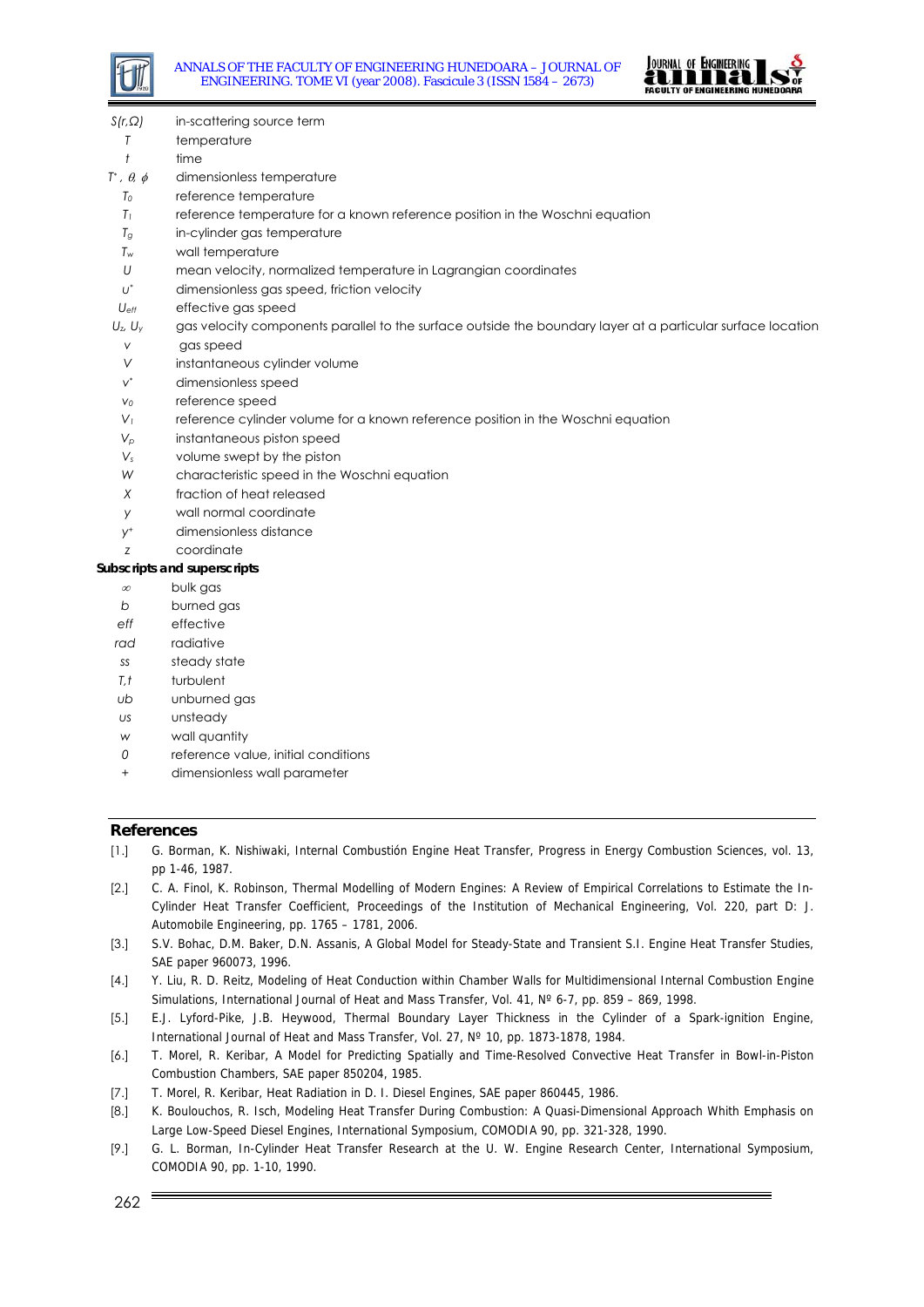



- [10.] K. Nishiwaki, Modeling Engine Heat Transfer and Flame-Wall Interaction, The Fourth International Symposium on Diagnostics and Modeling of Combustion in Internal Combustion Engines, COMODIA 98, pp. 35 – 44, 1998.
- <span id="page-18-1"></span>[11.] Z. Han, R. D. Reitz, Temperature Wall Function Formulation for Variable-Density Turbulent Flows with Application to Engine Convective Heat Transfer Modelling, International Journal of Heat and Mass Transfer, Vol. 40, N° 3, pp. 613-625, 1997.
- <span id="page-18-2"></span>[12.] Nijeweme, D. J., Kok, J. B. W., Stone, C. R. and Wyszynski, L. Unsteady in-cylinder heat transfer in a spark ignition engine: experiments and modelling. Proceedings of the Institution of Mechanical Engineering, Vol. 215, Part D: J. Automobile Engineering, pp. 747-760, 2001.
- <span id="page-18-4"></span>[13.] S. B. Fiveland, D. N. Assanis, Development of a Two-Zone HCCI Combustion Model Accounting for Boundary Layer Effects, SAE paper 2001-01-1028, 2001.
- <span id="page-18-5"></span>[14.] A. Torregrosa, P. Olmeda, B. Degraeuwe, M. Reyes, A Concise Wall Temperature Model for DI Diesel Engines, Applied Thermal Engineering 26, pp. 1320–1327, 2006.
- <span id="page-18-10"></span>[15.] R. Tatschl, B. Basara, J. Schneider, K. Hanjalic, M. Popovac, A. Brohmer, J. Mehring, Advanced Turbulent Heat Transfer Modeling for IC-Engine Applications Using AVL FIRE, International Multidimensional Engine Modelling User's Group Meeting, April 2, 2006, Detroit, MI.
- [16.] K. Nishiwaki, M. Hafnan, The Determination of Thermal Properties of Engine Combustion Chamber Deposits, SAE paper 2000-01-1215, 2000.
- [17.] T.S. Wilson, P. J. Bryanston-Cross, K. S. Chana, P. Dunkley, T. V. Jones, P. Hannah, High Bandwidth Heat Transfer and Optical Measurements in an Instrumented Spark Ignition Internal Combustion Engine, SAE paper 2002-01-0747, 2002.
- [18.] R. Müller, B. Ineichen, Holographic Temperature Measurement and Heat Flux Determination Within the Thermal Boundary Layer. I.C. Engines and Combustion Technology Laboratory. Swiss Federal Institute of Technology.
- <span id="page-18-0"></span>[19.] H. Zhao, N. Ladommatos, Optical Diagnostics for Soot and Temperature Measurement in Diesel Engines. Department of Mechanical Engineering, Brunel University, Uxbridge UB8 3PH, U.K, available online 5 August 1998.
- [20.] J.B. Heywood, Internal Combustion Engine Fundamentals. McGraw-Hill, 1988.
- <span id="page-18-3"></span>[21.] R. Stone, Introduction to Internal Combustion Engines. MacMillian Publishers, 1999.
- [22.] G. Sitkei, Heat Transfer and Thermal Loading in Internal Combustion Engines, Akademiai Kiado, 1973.
- <span id="page-18-13"></span>[23.] D. R. Buttsworth, Eroding Ribbon Thermocouples: Impulse Response and Transient Heat Flux Analysis, March 24, 2005.
- [24.] G. Descombes, F. Maroteaux, M. Feidt, Study of the Interaction Between Mechanical Energy and Heat Exchanges Applied to IC Engines, Applied Thermal Engineering, Vol. 23, Issue 16, pp. 2061 – 20078, 2003.
- <span id="page-18-9"></span>[25.] M. J. Jennings, T. Morel, A Computational Study of Wall Temperature Effects on Engine Heat Transfer, SAE paper 910459, 1991.
- [26.] C. D. Rakopoulos, G. N. Taklis, E. I. Tzanos, Analysis of Combustion Chamber Insulation Effects on the Performance and Exhaust Emissions of a DI Diesel Engine Using a Multizone Model, Heat Recovery Systems and CHP, Vol. 15, Nº 7, pp. 691-706, 1995.
- <span id="page-18-14"></span>[27.] S. S. Sazhin, P. A. Krutitskii, W. A. Abdelghaffar, E. M. Sazhina, S. V. Mikhalovsky, S. T. Meikle, M. R. Heikal, Transient Heating of Diesel Fuel Droplets. International Journal of Heat and Mass Transfer 47, pp. 3327-3340, 2004.
- <span id="page-18-6"></span>[28.] T. Kuboyama, H. Kosaka, T. Aizawa, Y. Matsui, A Study on Heat Loss in DI Diesel Engines, Vol. 2, pp. 517-518, 2001.
- [29.] R. J. Jenkins, E. H. James, W. M. Malalasekera, Modelling the Effects of Combustion and Turbulence on Near-Wall Temperature Gradients in the Cylinders of Spark Ignition Engines, Proceedings of the Institution of Mechanical Engineering, Vol. 212, part D: J. Automobile Engineering, pp. pp. 533-546, 1998.
- <span id="page-18-7"></span>[30.] A.A. Amsden, P.J. O'Rourke, T.D. Butler, KIVA: A Computer Program for Two - and Three – Dimensional Fluid Flows with Chemical Reactions and Fuel Sprays, Los Alamos Report N° LA-11560-MS, 1989.
- [31.] K. J. Wieser, A. O. Ennemoser, 3D-CFD Diesel Combustion and Accurate Heat Transfer Modeling, THIESEL 2002 Conference on Thermo - and Fluid-Dynamic Processes in Diesel Engines, 2002.
- <span id="page-18-15"></span>[32.] J.F. Wiedenhoefer; R.D. Reitz, A Multidimensional Radiation Model for Diesel Engine Simulation with Comparison to Experiment, Numerical Heat Transfer, Part A: Applications, Vol. 44, Nº 7, pp. 665-682, 2003.
- <span id="page-18-8"></span>[33.] M. Nuutinen, Improved Near Wall Treatment for CI Engine CFD Simulations, Ene-39,4052, Post Graduate Seminar on Heat and Mass Transfer, Helsinki, April 28, 2008.
- <span id="page-18-12"></span>[34.] M. Popovac, K. Hanjalic, Compound Wall Treatment for RANS Computation of Complex Turbulent Flows and Heat Transfer. Applied Scientific Research, Vol. 78, Nº 2, March 2007, pp. 177-202.
- <span id="page-18-11"></span>[35.] A.P. Kleemann, A.D. Gosman, K.B. Binder, Heat transfer in Diesel Engines: A CFD Evaluation Study, Proceeding of the Fifth International Symposium on Diagnostics and Modelling of Combustion in Internal Combustion Engines, COMODIA, pp. 123–131, 2001.
- [36.] K. Boulouchos, M. K. Eberle, B. Ineichen, C. Klukowski, New Insights into the Mechanisms of In-Cylinder Heat Transfer in Diesel Engines. SAE paper 890573, 1989.
- [37.] R. P. Lucht, T. Walter, T. Dreier, D. Dunn-Rankin, S. C. Bopp, Heat Transfer in Engines: Comparison of CARS thermal boundary layer measurements and heat flux measurements, SAE paper 910722, 1991.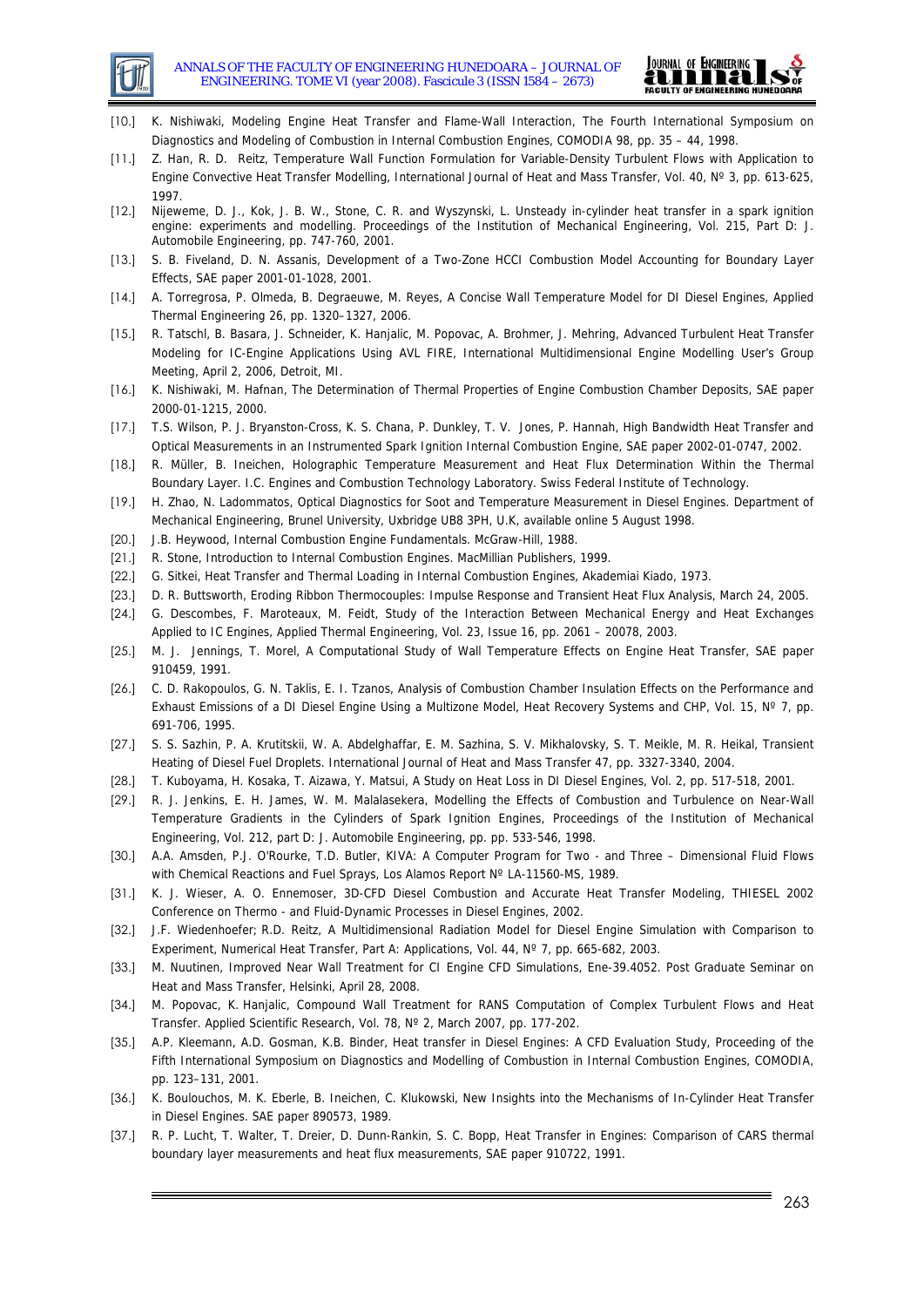



- [38.] C. Brackmann, J. Bood, M. Afzelius, P-E Bengtsson. Thermometry in Internal Combustion Engines Via Dual-Broadband Rotational Coherent Anti-Stokes Raman Spectroscopy, Measurement Science and Technology, Nº 15, R13–R25, 2004.
- [39.] J. Chang, O. Güralp, Z. Filipi, D. Assanis, T. Kuo, P. Najt, R. Rask, New Heat Transfer Correlation for an HCCI Engine Derived from Measurements of Instantaneous Surface Heat Flux, SAE paper 2004-01-2996, 2004.
- [40.] L. Reichelt, U. Meingast, U. Renz, Calculating Transient Wall Heat Flux from Measurements of Surface Temperature, International Journal of Heat and Mass Transfer 45, pp. 579-584, 2002.
- [41.] M. Ikegami, M. Hida, K. Nishiwaki, Computational Fluid-Dynamic Predictions of Heat Transfer in the Combustion-Chamber Walls of Diesel Engines, Transactions of the JSME, Vol. 57, Nº 534, Ser. B, pp. 744-749, 1991.
- <span id="page-19-17"></span>[42.] G. Woschni, K. Huber, The Influence of Soot Deposits on Combustion Chamber Walls on Heat Losses in Diesel Engines, SAE paper 910297, 1991.
- [43.] W. J. D. Annand, T. H. Ma, Instantaneous Heat Transfer to the Cylinder Head Surface of a Small Compression Engine, Proceedings of the Institution of Mechanical Engineering, Vol. 185, 72/71, 976-987, 1970.
- [44.] T. Uchimi, K. Taya, Y. Hagihara, S. Kimura, Y. Enomoto, Heat Loss to Combustion Chamber Wall in a D.I. Diesel Engine -First Report: Tendency of Heat Loss to Piston Surface, JSAE Review 21, pp. 133-141, 2000.
- <span id="page-19-18"></span>[45.] J.F. Wiedenhoefer, R.D. Reitz A Multidimensional Radiation Model for Diesel Engine Simulation with Comparison to Experiment, Numerical Heat Transfer Part A: Applications, Vol. 44, Nº 7, pp. 665-682, 2003.
- [46.] H. C. Hottel, F. P. Broughton, Determination of the True Temperature and Total Radiation from Luminous Gas Flames, Industrial and Engineering Chemistry, Vol. 4, Nº 2, pp. 166-175, 1932.
- [47.] N. Ladommatos, Z. Xiao, H. Zhao, The Effect of Piston Bowl Temperature on Diesel Exhaust Emissions, Proceedings of the Institution of Mechanical Engineering, Vol. 219, part D: J. Automobile Engineering, 2005, vol. 219, N° 3, pp. 371-388 , 2005.
- <span id="page-19-11"></span>[48.] M. Kubicki, H. C. Watson, J. Williams, P. C. Stryker, Spatial and Temporal Temperature Distributions in a Spark Ignition Engine Piston at WOT, SAE paper 2007-01-1436, 2007.
- [49.] O. Güralp, M. Hoffman, D. Assanis, Z. Filipi, T. Kuo, P. Najt, R. Rask, Characterizing the Effect of Combustion Chamber Deposits on a Gasoline HCCI Engine, SAE paper 2006-01-3277, 2006.
- [50.] T. Morel, P.N. Blumberg, E.F. Fort, R. Keribar, Methods for Heat Analysis and Temperature Field Analysis of the Insulated Diesel, NASA CR-174783, 1984.
- <span id="page-19-0"></span>[51.] G. Woschni, A Universally Applicable Equation for the Instantaneous Heat Transfer Coefficient in the I.C. Engine, SAE paper 670931, 1967.
- [52.] J.D. Annand, Heat Transfer in the Cylinders of Reciprocating I.C. Engines, Proceedings of the Institution of Mechanical Engineering, Vol. 177, Nº 36, pp. 973 – 996, 1963.
- <span id="page-19-8"></span>[53.] C. Borgnakke, V.S. Arpaci, R.J. Tabaczynski, A Model for the Instantaneous Heat Transfer and Turbulence in a Spark Ignited Engine, SAE paper 800287, 1980.
- <span id="page-19-1"></span>[54.] G. F. Hohenberg, Advanced Approaches for Heat Transfer Calculations, Diesel Engine Thermal Loading, SAE SP-449, pp. 61-79, 1979.
- <span id="page-19-4"></span>[55.] K. Allmendinger, L. Guzzella, A. Seiler, O. Loffeld, A Method to Reduce the Calculation Time for an Internal Combustion Engine Model, SAE paper 2001-01-0574, 2001.
- <span id="page-19-5"></span>[56.] S.G. Poulos, J.B. Heywood, The Effect of Chamber Geometry on Spark Ignition Engine Combustion, SAE paper 830334, 1983.
- <span id="page-19-10"></span>[57.] P. Puzinauskas, C. Borgnakke, Evaluation and Improvement of an Unsteady Heat Transfer Model for Spark Ignition Engines, SAE paper 910298, 1991.
- <span id="page-19-6"></span>[58.] M. Bargende, Ein Gleichungsansatz zur Berechnung der Instationaeren Wandwaermeverluste im Hochdruckteil von Ottomotoren. PhD thesis, Technische Hochschule Darmstadt, Darmstadt, Germany, 1991.
- <span id="page-19-3"></span>[59.] Y. G. Guezennec, W. Hamama, Two Zone Heat Release Analysis of Combustion Data and Calibration of Heat Transfer Correlation in an I. C. Engine, SAE paper 1999-01-0218, 1999.
- <span id="page-19-2"></span>[60.] C. Schubert, A. Wimmer, F. Chmela, Advanced Heat Transfer Model for CI Engines, SAE paper 2005-01-0695, 2005.
- <span id="page-19-7"></span>[61.] C. Eiglmeier, G. Stiesch, G. P. Merker, A Detailed Phenomenological Model for Wall Heat Transfer Prediction in Diesel Engines, SAE paper 2001-01-3265, 2001.
- <span id="page-19-9"></span>[62.] C. Chen, A. Veshagh, A One-Dimensional Model for In-Cylinder Heat Convection Based on the Boundary Layer Theory, SAE paper 921733, 1992.
- <span id="page-19-12"></span>[63.] R. J. Jenkin, E. H. James, W. M. Malalasekera, Modelling Near Wall Temperature Gradients in Motored Spark Ignition Engines, SAE paper 960070, 1996.
- <span id="page-19-13"></span>[64.] T. Suzuki, Y. Oguri, M. Yoshida, Heat Transfer in the Internal Combustion Engines, SAE paper 2000-01-0300, 2000.
- <span id="page-19-14"></span>[65.] T. LeFeuvre, Instantaneous Metal Temperature and Heat Fluxes in a Diesel Engine. PhD dissertation, University of Wisconsin-Madison, 1968.
- <span id="page-19-15"></span>[66.] Fluent Inc., FLUENT 6.2--User's Guide, Vol. 2, 2001.
- <span id="page-19-16"></span>[67.] A.D. Gosman, State of the Art of >Multi-Dimensional Modeling of Engine Reacting Flows, Oil & Gas Science Technology, Vol. 54, 1999.